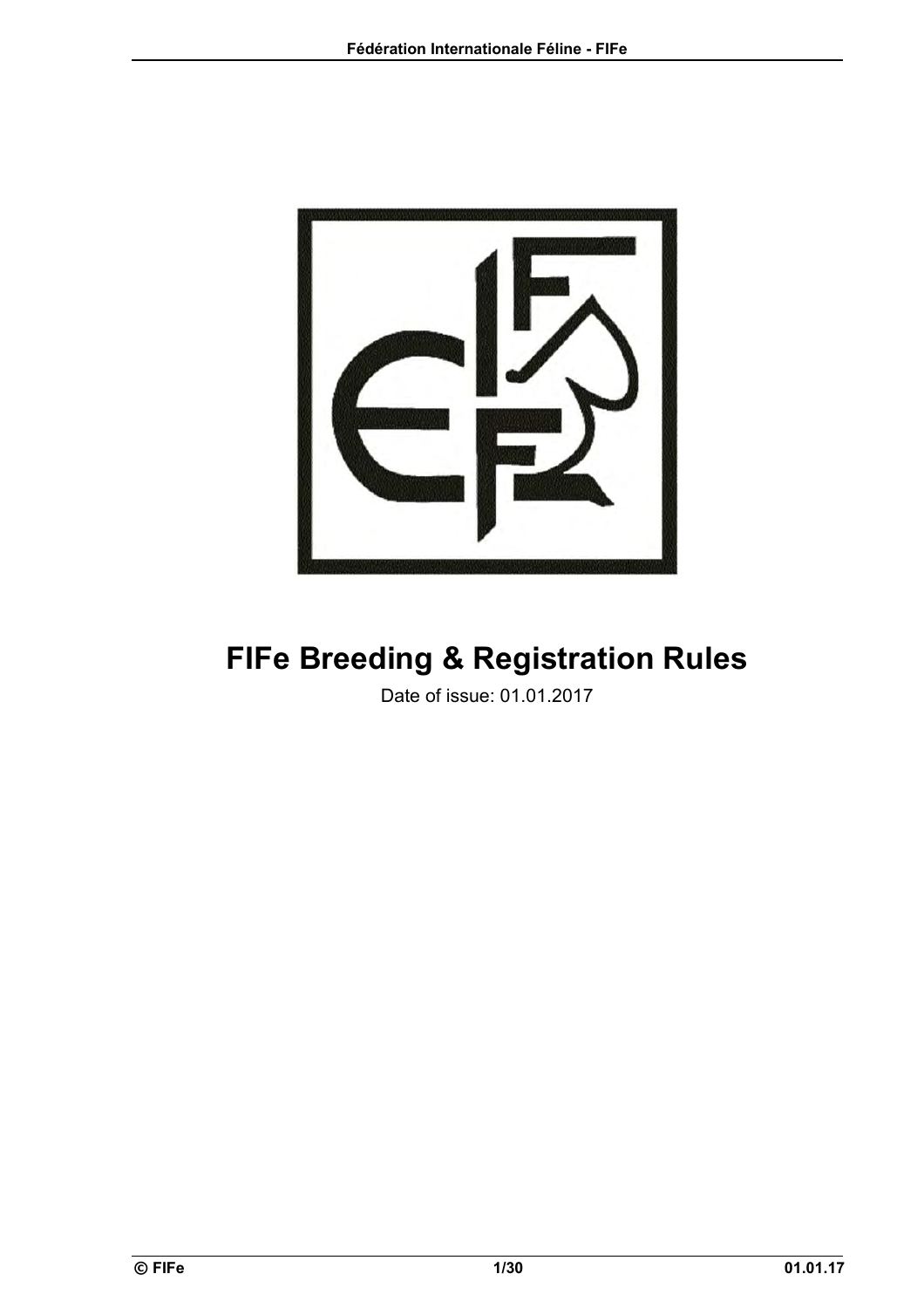# **STATUS OF CHANGES**

*For previous changes to the rules than those listed below, please refer to the separate document "FIFe Statutes & Rules – History of Changes" available in the section "Rules & Forms" on the FIFe website.* 

| ١§                     | <b>Status</b> | <b>Remarks</b>                                                                                                                                                                    |  |
|------------------------|---------------|-----------------------------------------------------------------------------------------------------------------------------------------------------------------------------------|--|
| <b>Edited 01.01.17</b> |               |                                                                                                                                                                                   |  |
| 5.3.1                  | Change        | The description of all Winner and Merit titles will always be in the<br>English language (this change only applies to the French edition of<br>the Breeding & Registration Rules) |  |
| 8.1, 8.2               | Change        | Clarification how to register cats belonging to non-recognised breeds<br>which do not have an abbreviation for the breed in the EMS system                                        |  |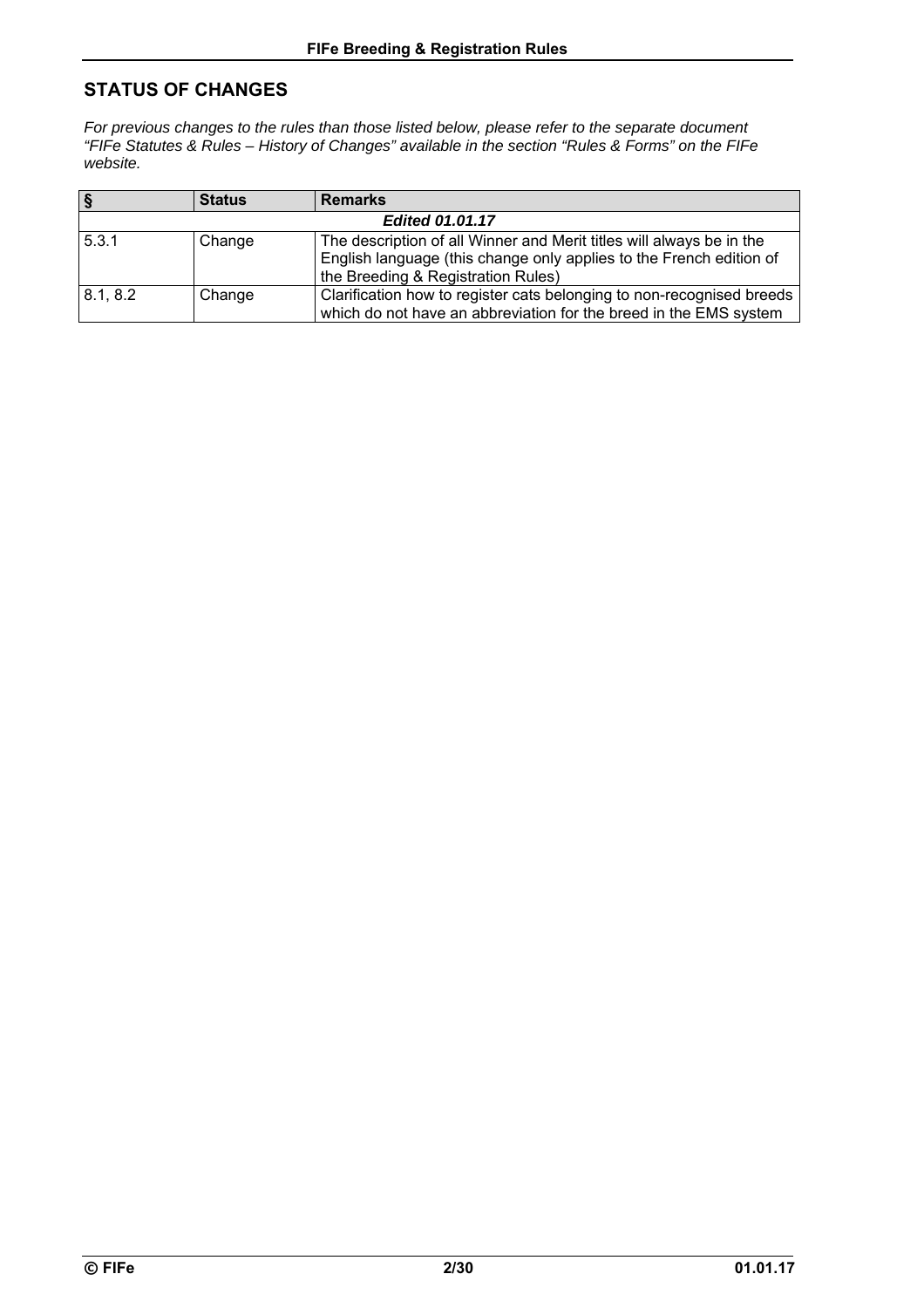# **TABLE OF CONTENTS**

| $\mathbf{2}$            | 2.1                |                                                                                            |  |
|-------------------------|--------------------|--------------------------------------------------------------------------------------------|--|
|                         | 2.2<br>2.2.1       |                                                                                            |  |
|                         | 2.2.2              |                                                                                            |  |
|                         | 2.3<br>2.3.1       |                                                                                            |  |
|                         | 2.3.2              |                                                                                            |  |
|                         | 2.3.3<br>2.4       |                                                                                            |  |
|                         | 2.5                |                                                                                            |  |
| $\mathbf 3$             |                    |                                                                                            |  |
|                         | 3.1<br>3.2         |                                                                                            |  |
|                         | 3.3                |                                                                                            |  |
|                         | 3.4<br>3.5         |                                                                                            |  |
|                         | 3.5.1              |                                                                                            |  |
|                         | 3.5.2<br>3.6       |                                                                                            |  |
|                         | 3.6.1              |                                                                                            |  |
|                         | 3.6.2<br>3.6.3     | Cats suffering from (pseudo-)achondroplasia or osteochondrodysplasia7                      |  |
|                         | 3.6.4              |                                                                                            |  |
| $\overline{\mathbf{4}}$ |                    |                                                                                            |  |
|                         | 4.1                |                                                                                            |  |
|                         | 4.2<br>4.3         | Description of the experimental pedigree book "RIEX" (Registre Initial et Experimental)  8 |  |
|                         | 4.4                |                                                                                            |  |
|                         | 4.5<br>4.6         |                                                                                            |  |
|                         | 4.6.1              |                                                                                            |  |
|                         | 4.6.2<br>4.6.3     |                                                                                            |  |
| 5                       |                    |                                                                                            |  |
|                         | 5.1                |                                                                                            |  |
|                         | 5.1.1<br>5.1.2     |                                                                                            |  |
|                         | 5.1.2.1            |                                                                                            |  |
|                         | 5.1.2.2<br>5.1.2.3 |                                                                                            |  |
|                         | 5.1.3              |                                                                                            |  |
|                         | 5.2<br>5.2.1       |                                                                                            |  |
|                         | 5.2.2              |                                                                                            |  |
|                         | 5.2.3              |                                                                                            |  |
|                         | 5.2.4<br>5.2.5     |                                                                                            |  |
|                         | 5.2.6              |                                                                                            |  |
|                         | 5.3<br>5.3.1       |                                                                                            |  |
|                         | 5.3.2              |                                                                                            |  |
| 6                       |                    |                                                                                            |  |
|                         | 6.1<br>6.1.1       |                                                                                            |  |
|                         | 6.1.2              |                                                                                            |  |
|                         | 6.1.3<br>6.2       |                                                                                            |  |
|                         | 6.3                |                                                                                            |  |
|                         | 6.4                |                                                                                            |  |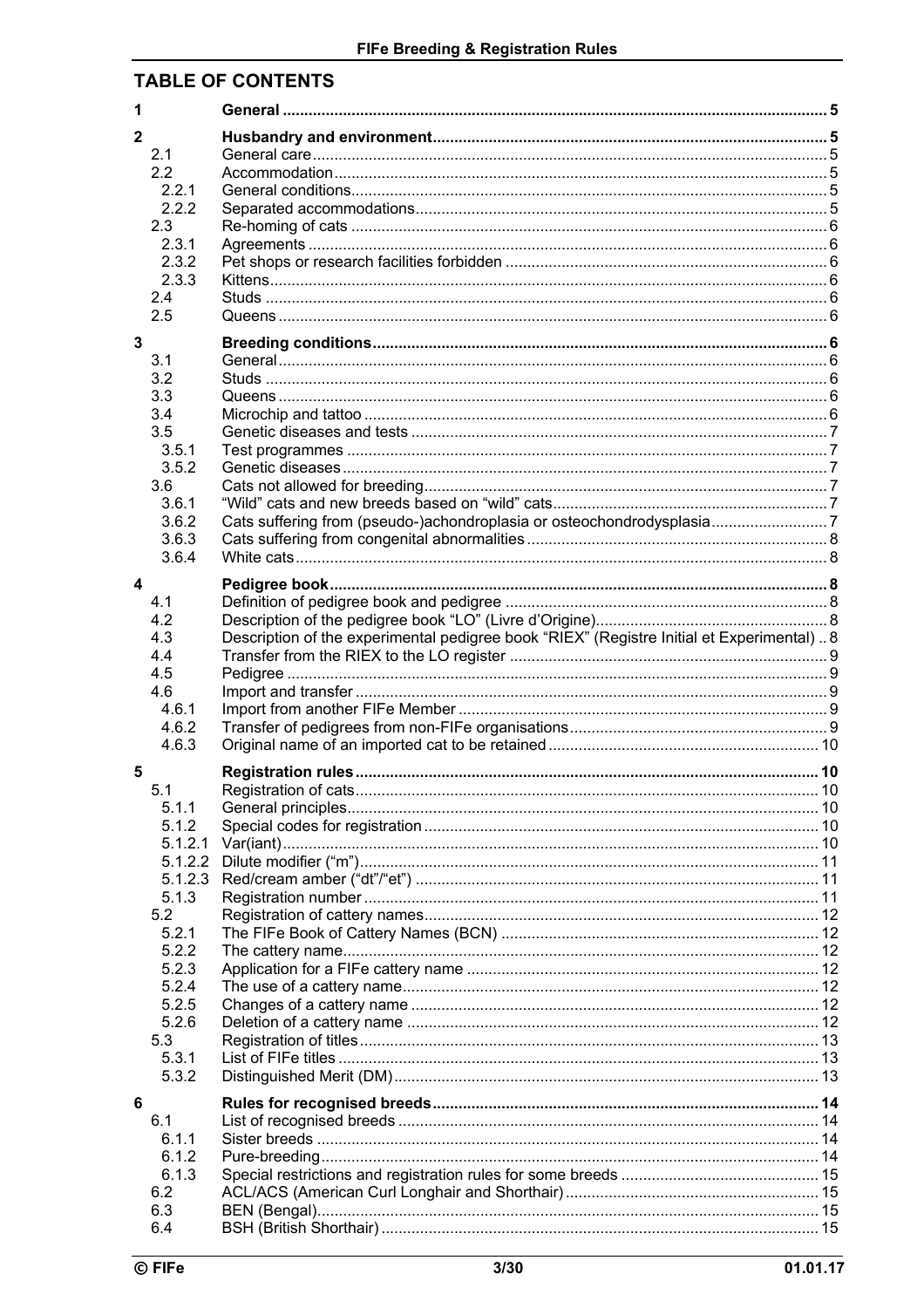|    | 6.5              |                                                                                   |  |
|----|------------------|-----------------------------------------------------------------------------------|--|
|    | 6.6              |                                                                                   |  |
|    | 6.7<br>6.8       |                                                                                   |  |
|    | 6.9              |                                                                                   |  |
|    | 6.10             |                                                                                   |  |
|    | 6.11             |                                                                                   |  |
|    | 6.12<br>6.13     |                                                                                   |  |
|    | 6.14             |                                                                                   |  |
|    | 6.15             |                                                                                   |  |
|    | 6.16             |                                                                                   |  |
|    | 6.17             |                                                                                   |  |
|    | 6.18<br>6.19     |                                                                                   |  |
|    | 6.20             |                                                                                   |  |
|    | 6.21             |                                                                                   |  |
|    | 6.22             |                                                                                   |  |
|    | 6.23<br>6.24     |                                                                                   |  |
|    | 6.25             |                                                                                   |  |
|    | 6.26             |                                                                                   |  |
|    | 6.27             |                                                                                   |  |
| 7  |                  |                                                                                   |  |
|    | 7.1              |                                                                                   |  |
|    | 7.2              |                                                                                   |  |
|    | 7.3              |                                                                                   |  |
|    | 7.4              |                                                                                   |  |
| 8  |                  |                                                                                   |  |
|    |                  |                                                                                   |  |
|    | 8.1              |                                                                                   |  |
|    | 8.2              |                                                                                   |  |
| 9  |                  |                                                                                   |  |
|    | 9.1<br>9.1.1     |                                                                                   |  |
|    | 9.1.2            |                                                                                   |  |
|    | 9.1.3            |                                                                                   |  |
|    | 9.1.4            | Special EMS codes for the registration of XLH/XSH with certain target breeds 23   |  |
|    | 9.2              |                                                                                   |  |
|    | 9.2.1<br>9.2.2   |                                                                                   |  |
|    | 9.2.3            |                                                                                   |  |
| 10 |                  |                                                                                   |  |
|    | 10.1             |                                                                                   |  |
|    | 10.2             |                                                                                   |  |
|    | 10.2.1           |                                                                                   |  |
|    | 10.2.2           | Step 2 - Preparation of the preliminary recognition of the new breed 24           |  |
|    | 10.2.3<br>10.2.4 |                                                                                   |  |
|    | 10.2.5           |                                                                                   |  |
| 11 |                  |                                                                                   |  |
|    | 11.1             |                                                                                   |  |
|    | 11.2             |                                                                                   |  |
|    | 11.2.1           | Step 1 – Set up a Breed Council for the breed to which the new variety belongs 27 |  |
|    | 11.2.2<br>11.2.3 |                                                                                   |  |
|    | 11.2.4           |                                                                                   |  |
|    | 11.2.5           |                                                                                   |  |
|    |                  |                                                                                   |  |
|    |                  |                                                                                   |  |
|    |                  |                                                                                   |  |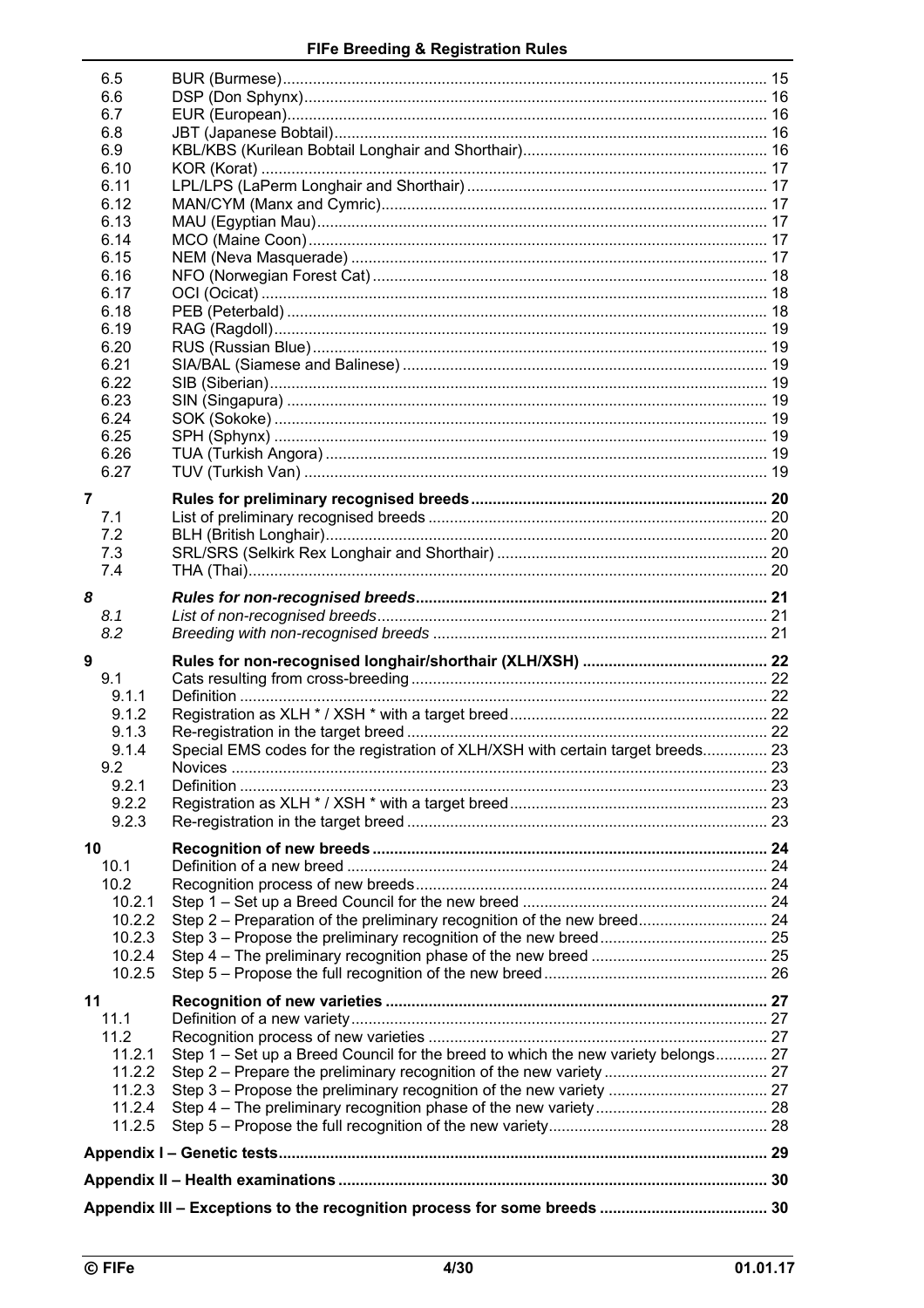# **1 General**

The health and welfare of each individual cat or kitten must be the foremost concern for all breeders and owners of cats or kittens.

Responsible breeding based on genetic principles, disease prevention and an environment of love and comfort must be encouraged.

Accurate records regarding the health and breeding of cats and kittens must be kept.

# **2 Husbandry and environment**

### **2.1 General care**

Adult cats and kittens must have their vaccinations updated regularly.

Sick cats and kittens must receive veterinary attention as soon as possible.

Parasites such as fleas, ticks, mites, intestinal worms, heart worms etc., are sometimes unavoidable, but all cats must be regularly examined and treated.

Special measures must be taken for the prevention or spread of viral, bacterial and fungal diseases, including the use of vaccinations where available.

### **2.2 Accommodation**

#### **2.2.1 General conditions**

Living accommodation, bedding, dishes, litter trays etc., must be kept clean at all times.

Cats must have water bowls with fresh water at all times, the right food when required or prescribed, comfortable bedding, play and activity items and climbing poles or similar.

Cats must have adequate space in which to move and play and should enjoy domestic living.

For cats unused to extreme temperatures, a range between 10º C to 35º C (50º F to 95º F) is acceptable but temperatures either below or above these averages necessitate either heating or cooling assistance.

Ventilation facilities are to be provided with fresh air (windows, doors, air conditioning) in order to minimise odours, moisture and drafts.

Natural and artificial lighting must be provided.

Cleaning and disinfecting facilities for floors, walls and furniture must be always available.

Although individual cats enjoy the company of other cats, overcrowding is to be avoided as this can lead to stress and aggression and, more importantly, can increase the risk of diseases.

Every cat or kitten must be given daily individual attention; this should include handling which allows for a check of the general health.

#### **2.2.2 Separated accommodations**

Where accommodation is separate from a domestic environment, facilities must be for the cat's best management and maintenance.

Under these conditions:

- a minimum of 6 square meters of floor space with a height of at least 1.80 m per cat is required
- more than one level must exist and a sleeping and/or refuge area must be included
- all areas must be suitable for human access and weatherproof.

With outdoor facilities:

– cats must be provided with sufficient shade to give them protection from direct sunlight

– in these cases, cats must be allowed access inside in order to remain dry if it rains or snows

– areas must be constructed to facilitate easy drainage.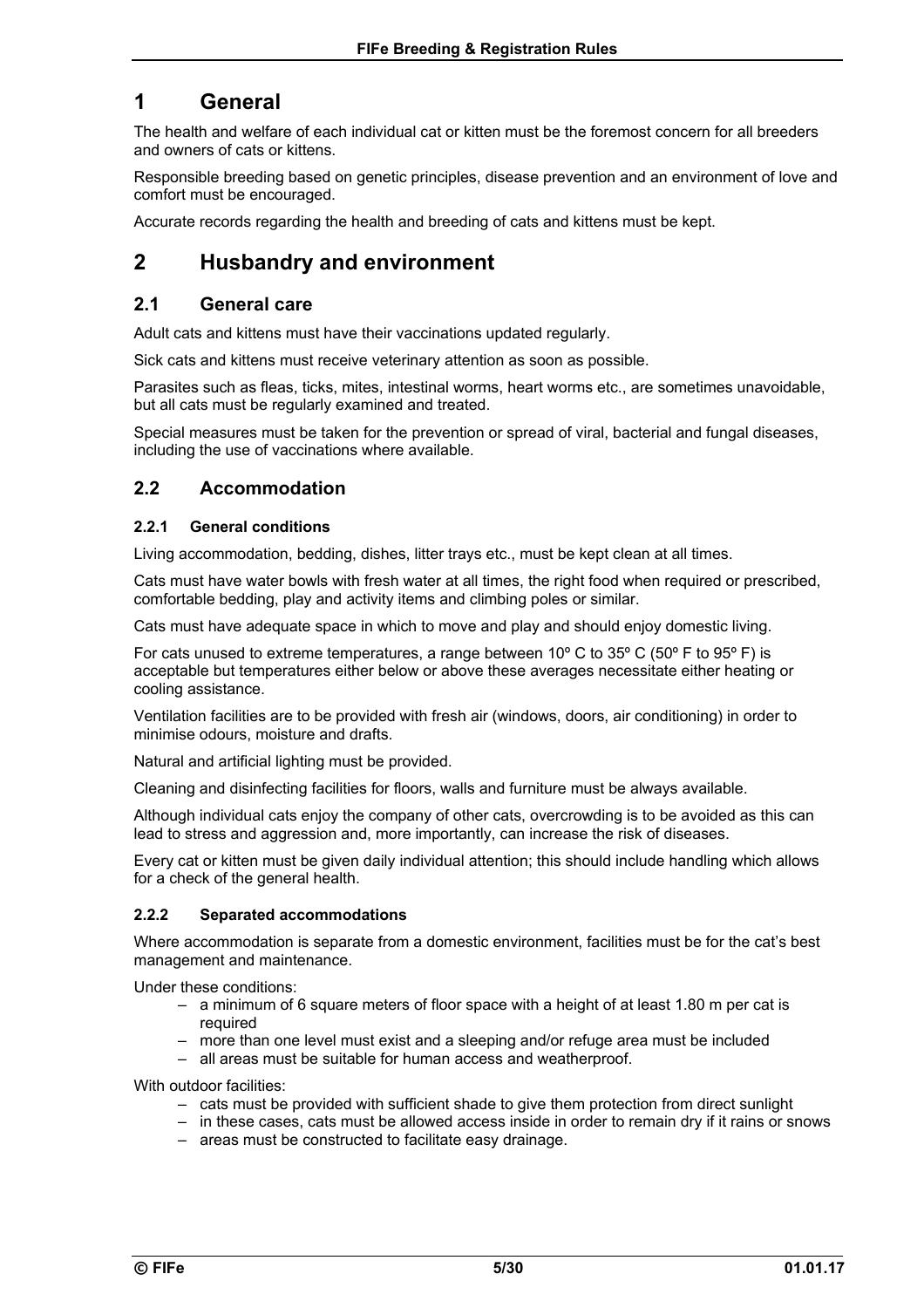### **2.3 Re-homing of cats**

#### **2.3.1 Agreements**

Any agreements or limitations with purchasers of kittens or users of stud cats must be in writing to avoid misunderstandings.

#### **2.3.2 Pet shops or research facilities forbidden**

It is not permitted to sell or hand over cats with FIFe pedigrees to pet shops or similar organisations nor for any experimental research or testing.

It is also not permitted for members of FIFe Member clubs to offer/trade cats or services, such as stud services, by auction or similar actions either on electronic or actual events.

#### **2.3.3 Kittens**

Kittens must not go to a new owner (home) before they are 12 weeks old and have been fully vaccinated against feline panleucopenia, feline calici virus and feline herpes virus, unless otherwise advised by a veterinarian.

### **2.4 Studs**

Stud cats, which have to live in enclosed accommodation, must have a minimum of six square metres of floor space with a minimum height of 1.80 m available to them; at least two square metres must be enclosed and weatherproof. If this accommodation is shared, then the available surface must be larger. In all accommodation there must be more than one level and a sleeping or refuge area must be included.

All areas must be suitable for human access.

### **2.5 Queens**

All births must be attended in case problems occur. Queens about to give birth or un-weaned kittens must have a separate area/room available.

# **3 Breeding conditions**

### **3.1 General**

All cats registered in a FIFe Pedigree book can be used for breeding unless restricted by:

- the Breeding & Registration Rules ( $\rightarrow$  § 3, 6, 7, 8 or 9), or
- national rules with regard to health issues.

FIFe Members are not permitted to impose any further stricter breeding or registration limitations.

### **3.2 Studs**

Before being used as a stud, a male cat shall have a veterinary certificate confirming that both testicles are normal and are descended into the scrotal sac.

A stud owned by a member of a FIFe Member may not be used for matings, which will result in unregistered kittens, i.e. for matings where the kittens will not receive an official pedigree from either a FIFe Member or a non FIFe organisation.

### **3.3 Queens**

Queens must not have more than three litters in twenty-four months except with the prior written approval of a veterinarian and/or the FIFe Member.

A queen which requires repeated caesarean sections must not be used for further breeding. A queen may not be allowed to be mated by a second male within 3 weeks of the previous mating.

### **3.4 Microchip and tattoo**

All breeding cats must be identified by either microchip (preferred) or tattoo and the identifying code shall be documented in the pedigree. Exception is granted for males which are not registered with FIFe.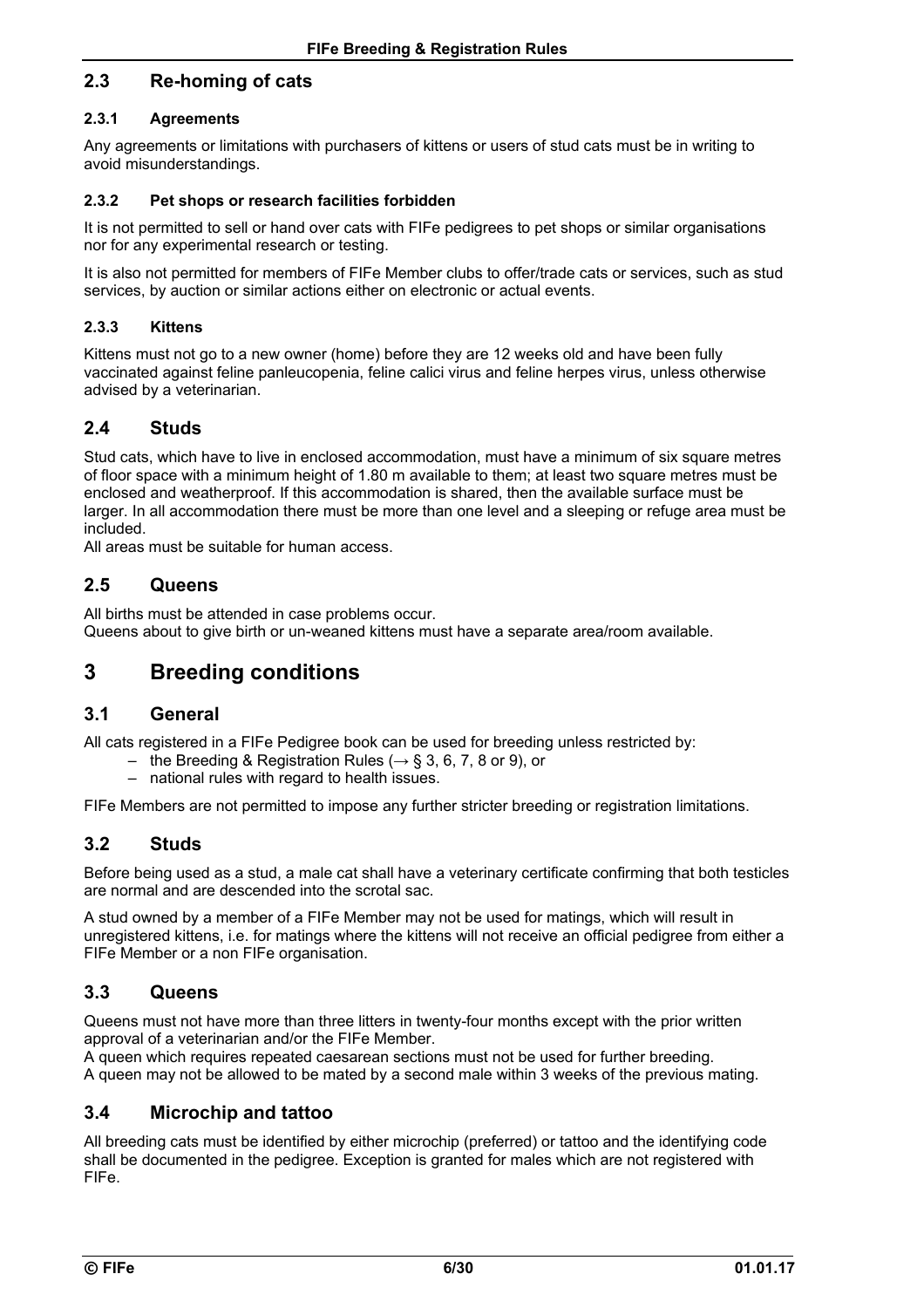### **3.5 Genetic diseases and tests**

#### **3.5.1 Test programmes**

Cats in breeds which bear a risk of genetic disease and which satisfy the following criteria:

- the disease is fatal or causes chronic distress
- the disease occurs in a significant proportion of the breed
- a reliable test is available, and the disease could be eliminated

should be tested for such diseases.

Each FIFe Member must develop appropriate programmes.

If tests are made mandatory, either by a programme established by the FIFe Member or by a breed specific entry in § 6 of the Breeding and Registration Rules, the FIFe Member must register the test results, based on laboratory documentation submitted by the breeder, and the test results must be indicated either on the pedigree itself on or a separate appendix to the pedigree.

Information on genetic diseases and advice on testing and health examinations will be researched and provided by the Health & Welfare Commission ( $\rightarrow$  Appendix I and Appendix II).

The Health & Welfare Commission is able to help and advise the FIFe Members with information on genetic diseases and testing programmes. The Judges & Standards, the Breeding & Registration Commission and the other Commissions will be consulted if necessary.

#### **3.5.2 Genetic diseases**

The FIFe will not recognise any new breed of cats with breed characteristics based on phenotypic abnormalities or other congenital traits which give rise to health problems or impede the normal life of the cat.

The FIFe will not recognise any breed of cats showing as a breed characteristic:

- achondroplasia/pseudo-achondroplasia
	- an autosomal dominant gene resulting in dwarfism, shortened limbs and legs and other physical defects (for example the Munchkin)
- osteochondrodysplasia: an autosomal dominant gene causing progressive joint, bone and cartilage deformity (for example the Scottish Fold).

The FIFe will not accept any new preliminary recognition applications for hairless varieties or partially hairless breeds, the current recognised breeds excepted: Sphynx, Don Sphynx and Peterbald.

### **3.6 Cats not allowed for breeding**

The following cats are not allowed for breeding:

- deaf cats ( $\rightarrow$  § 3.6.4)
- cats with an umbilical hernia
- cats without whiskers
- any type of "wild" cat or any new breed based on "wild" cats ( $\rightarrow$  § 3.6.1)
- cats suffering from (pseudo-)achondroplasia or osteochondrodysplasia ( $\rightarrow$  § 3.6.2)
- cats suffering from congenital abnormalities ( $\rightarrow$  § 3.6.3).

It is not permitted to consider cats not allowed for breeding based on the sole fact they have not obtained whichever qualification at shows.

#### **3.6.1 "Wild" cats and new breeds based on "wild" cats**

FIFe will not recognise nor create EMS-codes for:

- any type of "wild" cat ( $→$  FIFe General Rules § 13.1)
- any new breed based on "wild" cats.

Such cats:

- are not allowed for breeding
- cannot be registered with FIFe
- cannot be exhibited at a FIFe show
- cannot be promoted or advertised.

#### **3.6.2 Cats suffering from (pseudo-)achondroplasia or osteochondrodysplasia**

FIFe will not recognise nor create EMS-codes for:

- cats suffering from (pseudo-)achondroplasia ( $\rightarrow$  § 3.5.2)
- cats suffering from osteochondrodysplasia ( $\rightarrow$  § 3.5.2).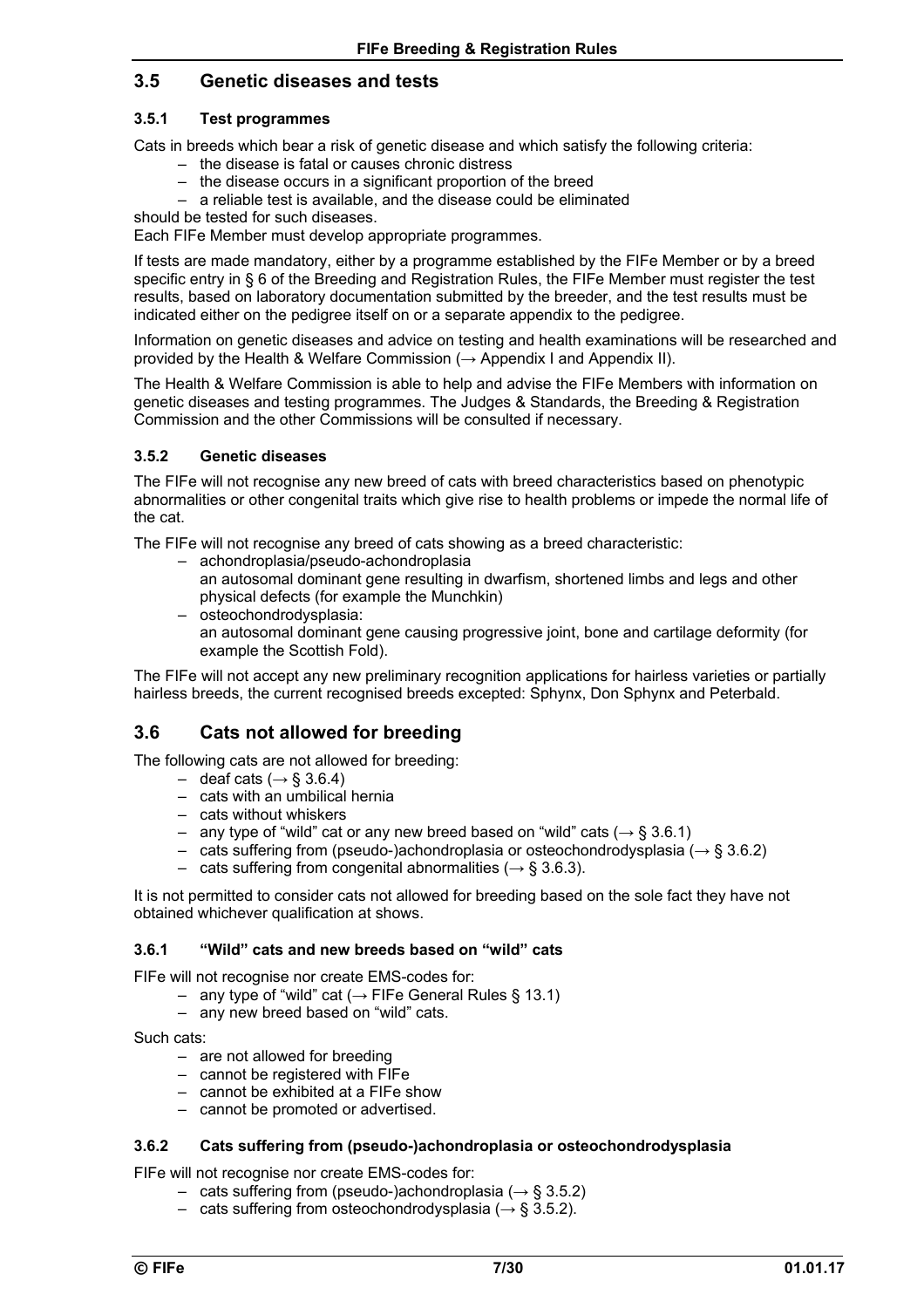Cats suffering from (pseudo-)achondroplasia or osteochondrodysplasia, or with such a cat in their ancestry:

- are not allowed for breeding
- cannot be registered with FIFe
- cannot be exhibited at a FIFe show
- cannot be promoted or advertised.

#### **3.6.3 Cats suffering from congenital abnormalities**

FIFe will not support or encourage breeding with cats suffering from congenital abnormalities, for example:

- hairless cats (except the current recognised breeds: Sphynx, Don Sphynx and Peterbald)
- cats with deformities of the feet or legs, for example polydactylism or oligodactylism (too many or too few toes)
- $−$  cats having other congenital disqualifying faults ( $→$  General Part to the Standards).

Such cats:

- are not allowed for breeding
- cannot be sold as breeding cats; a breeder selling such a cat must send a request to their FIFe Member for a "breeding restriction" to be put on the pedigree
- cannot be promoted or advertised.

#### **3.6.4 White cats**

White cats must be tested for hearing before they are used for breeding. Mating between two white cats is not allowed.

### **4 Pedigree book**

### **4.1 Definition of pedigree book and pedigree**

The pedigree book is the complete register of cats.

Full information concerning the cat is required; i.e. the name of the cat, the cattery name, the complete registration number including the identity of the registration body, sex, complete EMS-code and date of birth.

For cats born after 01.01.2007 the identifying code of both parents is required according to § 3.4 and must be registered in the pedigree book, except for cats referred to in § 4.6.2.

A printout of the pedigree book regarding an individual cat is the pedigree ( $\rightarrow$  § 4.5).

No cat can carry a cattery name other than that of its breeder.

The breeder is the owner of the female cat at the time of mating.

However, the breeder may give the buyer of a pregnant female permission to register the offspring under the cattery name of the new owner.

### **4.2 Description of the pedigree book "LO" (Livre d'Origine)**

The **LO register** contains cats that:

- belong to a breed fully recognised by FIFe  $(\rightarrow$  § 6.1) and
- have a recognised variety for the actual breed  $($   $\rightarrow$  the FIFe EMS-list) and
- have a pedigree of pure breeding  $(\rightarrow \S 6.1.2)$  of at least 3 generations prior to the actual cat and
- have the information available as laid down in  $\S$  4.5.

### **4.3 Description of the experimental pedigree book "RIEX" (Registre Initial et Experimental)**

The **RIEX register** is a register where cats are entered which:

- do not meet the requirements laid down for the LO register ( $\rightarrow$  § 4.2) or
- result from cross-breeding ( $\rightarrow$  § 9.1).

When cats fulfil all the requirements for entry in the LO register according to § 4.2, it is not permitted to enter them in (or to downgrade them to) the RIEX register based on the sole fact they have not obtained whichever qualification at shows.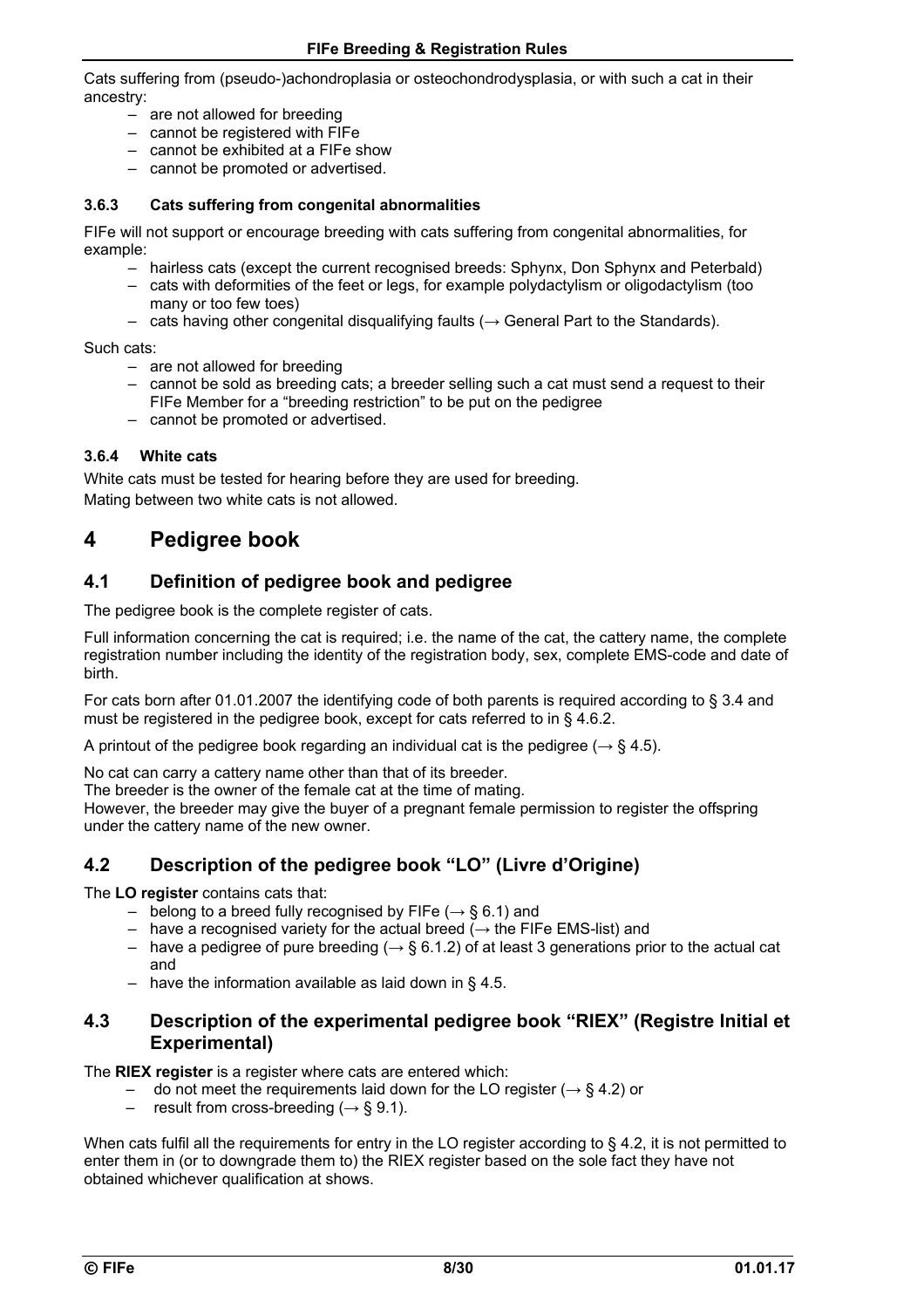### **4.4 Transfer from the RIEX to the LO register**

A cat must automatically be transferred from the RIEX to the LO register if the requirements for the LO register are achieved.

### **4.5 Pedigree**

A FIFe Member:

- must offer pedigree services to its membership
- is only entitled to issue pedigrees for cats bred / owned by individuals holding membership in the organisation. It is not permitted to issue pedigrees to non-members.

Pedigrees issued by a FIFe Member must carry the FIFe logo and the name of the FIFe Member, and must be signed and authorised by the FIFe Member.

At point of issue the pedigree must contain at least the following information on the cat in question:

- name and achieved titles
- date of birth
- $-$  sex
- registration number
- complete original registration number including the identity of the registration body
- breed/colour/pattern as EMS-code according to genotype (in consideration of phenotype,
- $\rightarrow$  § 5.1.1)
- name of the breeder
- information on four (4) generations of ancestors prior to the cat in question.

Information on the parents must include at least the following:

- names and titles
- complete original registration numbers including the identity of the registration body
- breed/colour/pattern as EMS-code
- identifying code ( $\rightarrow$  § 3.4).

Information about grandparents and great-grandparents must include at least the following:

- names and titles
- complete original registration numbers including the identity of the registration body
- breed/colour/pattern as EMS-code.

Information about great-great-grandparents must include at least the following:

- names and titles
- breed/colour/pattern as EMS-code.

If possible, the complete original registration numbers including the identity of the registration body may be included.

If the required minimum information – as listed above – on any ancestor of the cat is not available, then:

- the cat must be entered in the RIEX register
- $-$  the available items of the ancestor must be printed on the pedigree
- the missing items of the ancestor can be left out on the pedigree.

### **4.6 Import and transfer**

#### **4.6.1 Import from another FIFe Member**

The original pedigree of an imported cat must be respected. However, faults and violations of the Breeding & Registration Rules must be corrected and the exporting FIFe Member must be informed of these corrections.

#### **4.6.2 Transfer of pedigrees from non-FIFe organisations**

When registering cats imported with an official pedigree from non-FIFe organisations:

- the importing FIFe Member decides upon the reliability of the non-FIFe organisation – the registration in the Pedigree book must always fulfil the genetic principles and the requirements of the FIFe Breeding & Registration Rules, except for the requirement with
- regard to the identifying code of both parents of the cat, as laid down in § 4.5
- the original pedigree must be respected; however faults and violations of the Breeding & Registration Rules must be corrected.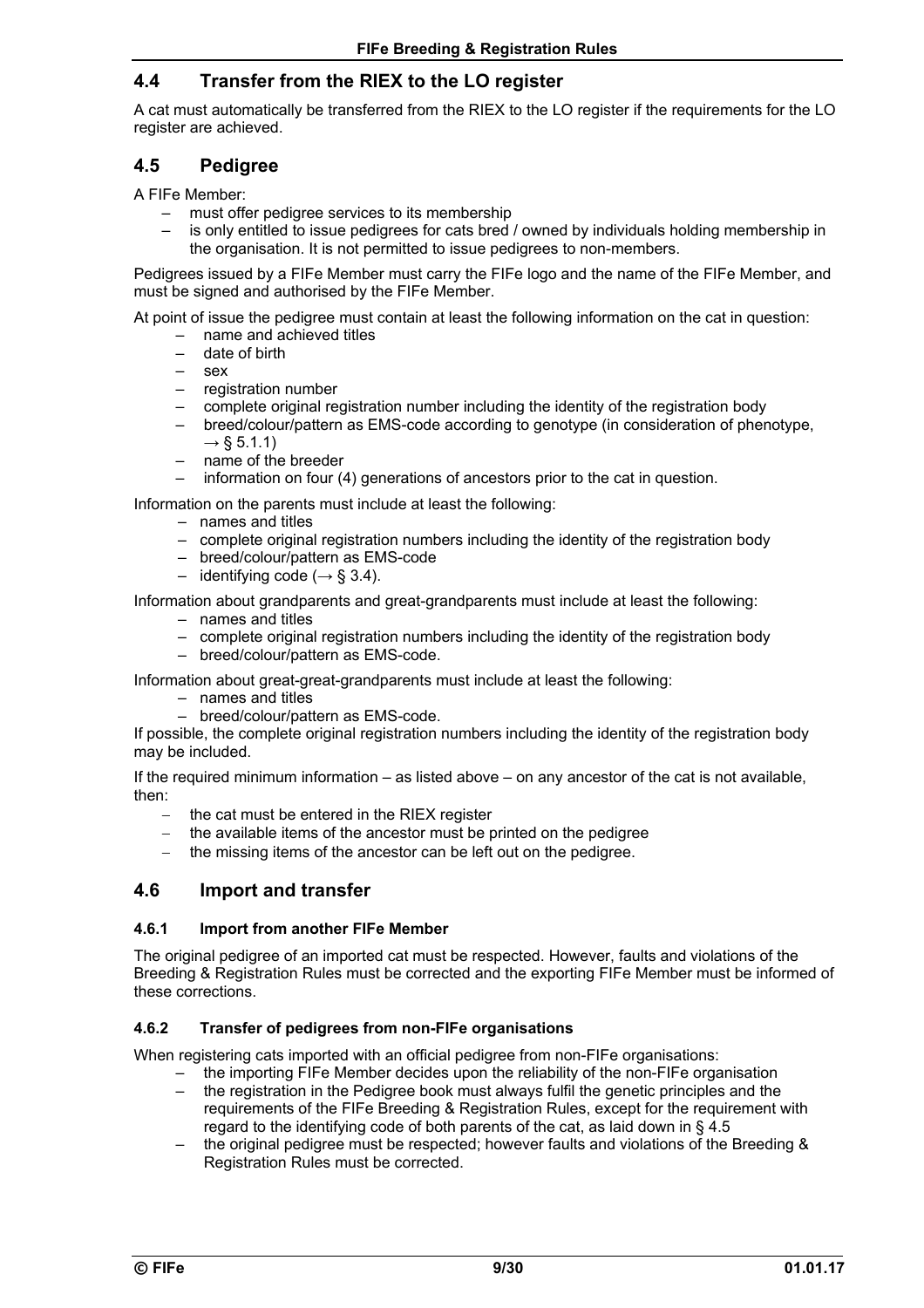A cat imported with a pedigree from a non-FIFe organisation:

- fulfilling the requirements for registration in the LO register according to § 4.2 must be entered in the LO register and may not be downgraded to the RIEX register
- not fulfilling the requirements for registration in the LO register according to § 4.2 must be entered in the RIEX register and may not be upgraded to the LO register.

If the exporting organisation uses transfer declarations, such a declaration must be provided before the cat can be registered in the Pedigree book.

Imported cats will not retain their titles. Titles of forbears may be retained on the pedigree.

#### **4.6.3 Original name of an imported cat to be retained**

It is forbidden for any FIFe Member to deliberately register a cat with anything other than its original name.

The pedigree originally issued for a cat may never be destroyed when the cat is imported into a FIFe club.

# **5 Registration rules**

### **5.1 Registration of cats**

#### **5.1.1 General principles**

All kittens bred by a National FIFe Member's member must be first registered in FIFe and a FIFe pedigree must be issued.

Registration of a cat in the Pedigree book must be done according to the EMS-system and genetic principles.

To register cats in a pedigree book the breeder must have a cattery name registered in the FIFe Book of Cattery Names (BCN). An exception can be granted by the FIFe Member for no more than two litters bred by an individual breeder.

If a cat's phenotype differs from its genotype, also the phenotype must be registered in the Pedigree book, after the genotype has been proven by:

- the genetics of the parents
- its progeny.

In these cases both the cat's known genotype and phenotype must be noted in the pedigree. The phenotype must be in accordance with the description in the EMS-system and must be written in brackets in the pedigree.

A cat must compete at shows according to phenotype.

Once registered, the EMS code of a cat can be amended upon request of the cat's breeder or owner until the age of 10 months.

Otherwise such changes may only be made if the amendment has been proven by:

- the genetics of the cat's parents
- its progeny
- a genetic test

or after having been shown in class 13c (Determination class)

or having received a transfer recommendation in accordance with Show Rules § 6.5.

If a change in the EMS code of a cat results in a change of variety / group, then:

- already approved titles must always be retained (for recognised varieties)
- all certificates for the next title must be gained in the new variety / group.

#### **5.1.2 Special codes for registration**

#### **5.1.2.1 Var(iant)**

The term "var" may be added to the EMS-code to indicate that a shorthair cat carries or may carry the gene for longhair.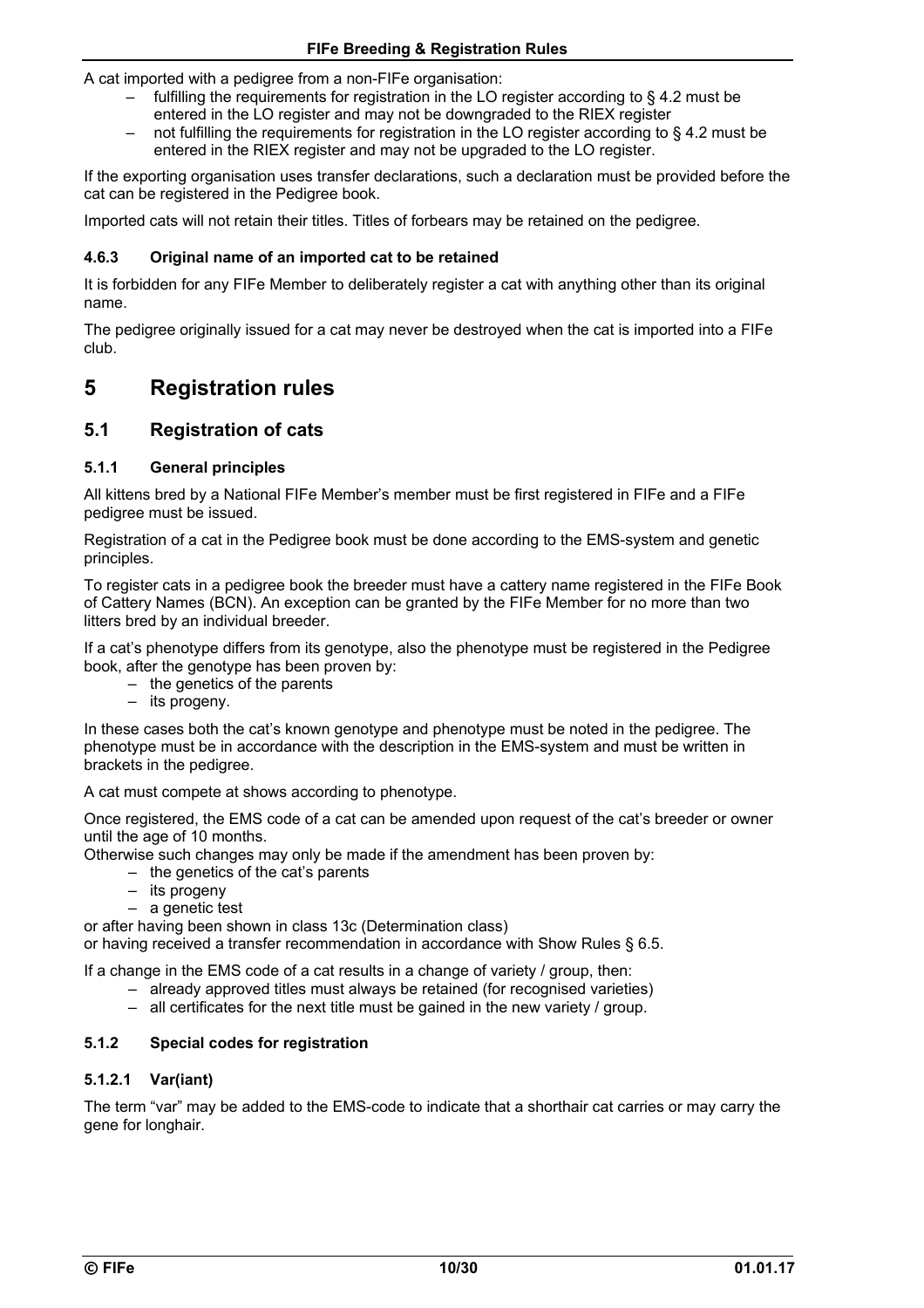### **5.1.2.2 Dilute modifier ("m")**

| <b>EMS-code</b> | Colour                                      |
|-----------------|---------------------------------------------|
| m               | modifier                                    |
| x am            | caramel, based on blue                      |
| x cm            | caramel, based on lilac                     |
| x em            | apricot, based on cream                     |
| x pm            | caramel, based on fawn                      |
| $x * m$         | caramel, where the base colour is not known |

#### **Remark:**

This effect of the Dilute Modifiers is, according to the theory, the result of a dilution of diluted colours in combination with a gene described as dilute modifier. In FIFe Siamese e.g. can be registered as:

| <b>EMS-code</b> | <b>Colour</b>                                       |
|-----------------|-----------------------------------------------------|
| SIA x am        | Siamese caramel, based on blue                      |
| SIA x cm        | Siamese caramel, based on lilac                     |
| SIA x em        | Siamese apricot, based on cream                     |
| SIA x pm        | Siamese caramel, based on fawn                      |
| $SIA x * m$     | Siamese caramel, where the base colour is not known |

#### **5.1.2.3 Red/cream amber ("dt"/"et")**

The EMS codes "dt" and "et" may be used to register the genotype of red/cream progeny from two amber cats together with their phenotype "d" respectively "e" in brackets, in accordance with § 5.1.1.

The EMS codes "dt" and "et" may only be used for registration purposes.

#### **5.1.3 Registration number**

From 01.01.1997 all new entries in the Pedigree book must be made according to the following principle:

#### (**Country code) + (Abbreviation of FIFe Member) + (LO or RX) + (no.)**

From 01.01.2010 the country code to be used is the international ISO 3166-1 alpha-2 code of country names (→ FIFe General Rules, Annex 2).

For example:

- a cat entered in the LO in Sweden will be registered as (SE) SVERAK LO nnnn
- a cat entered in the RIEX in France will be registered as (FR) FFF RX nnnn.

If a pedigree is established (LO or RIEX), all the original registration numbers from the ancestors must be maintained absolutely.

It is not allowed to give cats, other than those newly imported a new FIFe registration number.

The first and original registration number of each cat must be visibly kept on its pedigree whenever imported cats are concerned.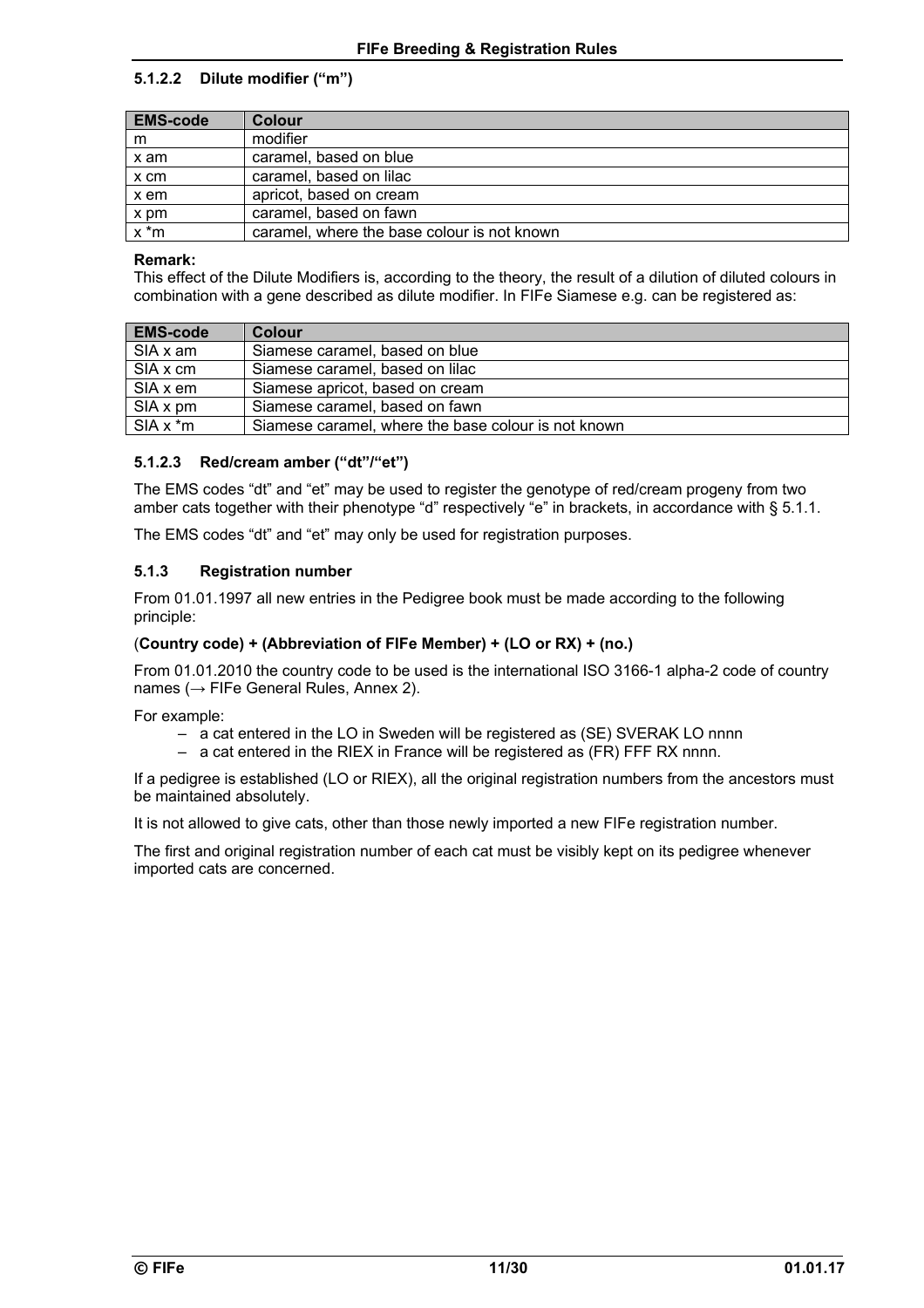### **5.2 Registration of cattery names**

#### **5.2.1 The FIFe Book of Cattery Names (BCN)**

FIFe will keep an international book of cattery names (BCN) registered by the Members of FIFe and approved by the FIFe.

#### **5.2.2 The cattery name**

A cattery name shall not contain:

- more than 15 letters or signs
- an EMS code or any other abbreviation for any breed or name of breed
- the word "cattery" in any language.

A cattery name is the private and personal property of a breeder and cannot, after registration, be changed, passed on or transferred, except under circumstances listed in § 5.2.5.

#### **5.2.3 Application for a FIFe cattery name**

Individual members of a FIFe organisation:

- shall request to register a cattery name in the Book of Cattery Names through their national FIFe Member
- are allowed only one FIFe registered cattery name.

Three alternative names should be submitted.

A cattery name may only be registered if no other identical or similar cattery name, which might give rise to confusion, is listed in the BCN. A fee decided by the FIFe General Assembly will be charged for registration of a cattery name. The current fee is listed in the FIFe General Rules, Annex 1.

#### **5.2.4 The use of a cattery name**

The use of a cattery name not registered in the FIFe BCN is not allowed for any individual member.

#### **5.2.5 Changes of a cattery name**

If a cattery name has been registered in the name of two people living at the same address, neither of the partners can acquire a second cattery name.

In case of separation of partners the FIFe General Secretary shall be informed as to which of the partners is to retain the cattery name.

After the death of the owner of a cattery name, it cannot be used for the next 20 years, unless it is transferred to a lawful heir who is a member of the same Federation or Club.

A cattery name once issued can be changed only for a very good reason.

#### **5.2.6 Deletion of a cattery name**

Cattery names in the BCN of FIFe will be deleted at the request of the FIFe Member where the name is registered and may be re-allocated if one of the following conditions applies:

- The owner of the cattery name has been excluded by the FIFe Member
- The owner of the cattery name died without bequeathing the name further
- The owner of the cattery name left the FIFe Member and is breeding in a non-FIFe organisation
- A period of 25 years has elapsed since the last litter registration
- The cattery name has never been used within a period of 10 years since its registration in the BCN.

If a FIFe Member is obliged to expel an individual member, the name of the latter and that of his cattery shall be reported to the FIFe General Secretary.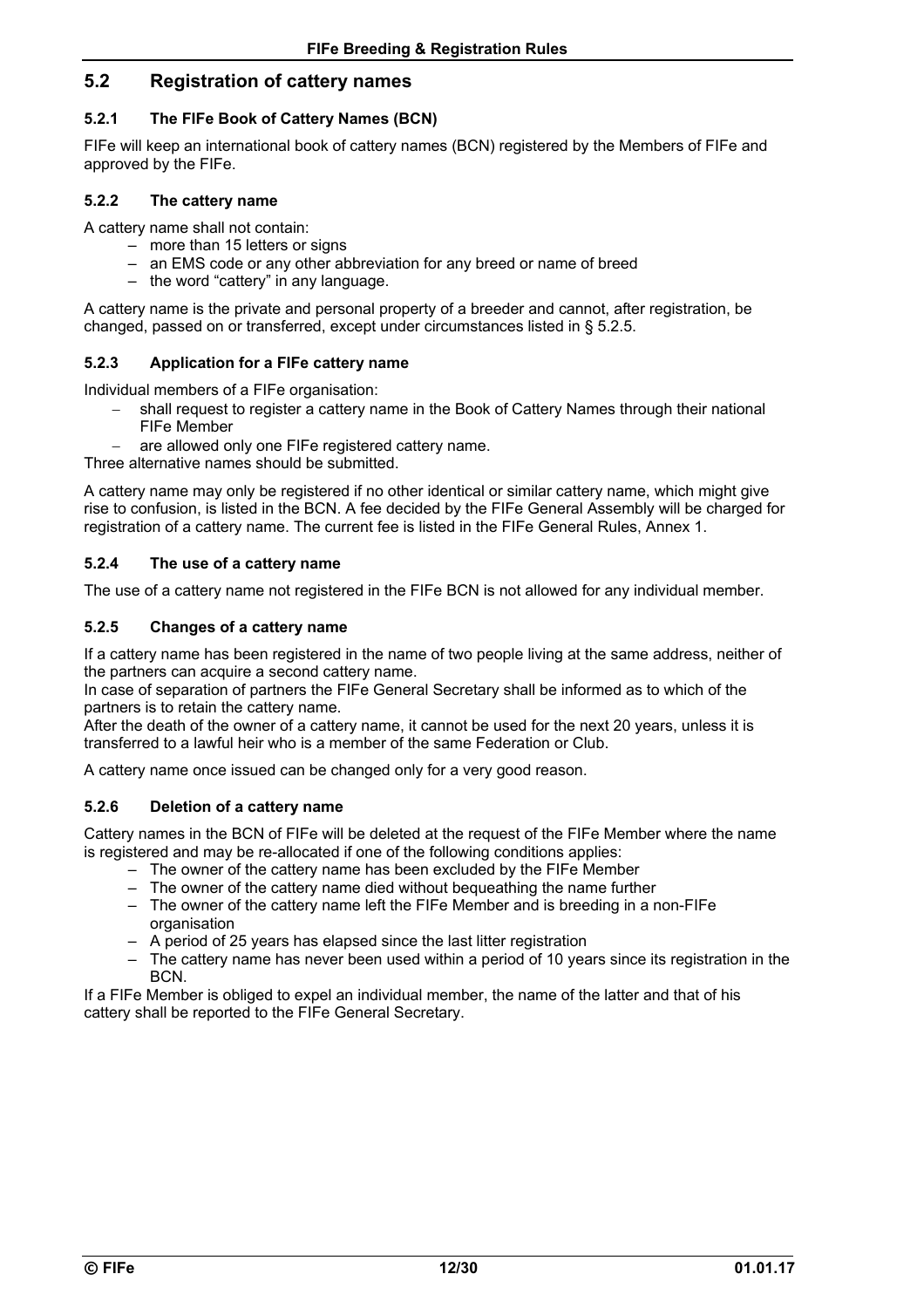### **5.3 Registration of titles**

#### **5.3.1 List of FIFe titles**

| Abbreviation*                          | <b>Remark</b>                   |  |
|----------------------------------------|---------------------------------|--|
| <b>Championship/Premiership titles</b> |                                 |  |
|                                        |                                 |  |
|                                        |                                 |  |
| PR                                     |                                 |  |
| ΙC                                     |                                 |  |
| IP                                     | These titles are placed         |  |
| <b>GIC</b>                             | before the full name of the cat |  |
| GIP                                    |                                 |  |
| SC                                     |                                 |  |
| SP                                     |                                 |  |
|                                        |                                 |  |
| <b>Winner titles</b>                   |                                 |  |
|                                        | CН                              |  |

| .                      |            |                                                                                        |
|------------------------|------------|----------------------------------------------------------------------------------------|
| Junior Winner          | <b>JW</b>  | This title is placed after the full name of the cat                                    |
| <b>National Winner</b> | <b>NW</b>  |                                                                                        |
| American Winner        | <b>AW</b>  |                                                                                        |
| <b>Baltic Winner</b>   | <b>BW</b>  | These titles are placed                                                                |
| Mediterranean Winner   | <b>MW</b>  | before the full name and before possible<br>Championship/Premiership titles of the cat |
| North Sea Winner       | <b>NSW</b> |                                                                                        |
| Scandinavian Winner    | <b>SW</b>  |                                                                                        |
|                        |            | This title + the year are placed                                                       |
| World Winner           | <b>WW</b>  | before the full name and before possible                                               |
|                        |            | Championship/Premiership titles of the cat                                             |
|                        |            |                                                                                        |

| <b>Merit titles</b>                |            |                                                           |
|------------------------------------|------------|-----------------------------------------------------------|
| Distinguished Merit                | DM         |                                                           |
| Distinguished Show Merit           | <b>DSM</b> | These titles are placed<br>after the full name of the cat |
| <b>Distinguished Variety Merit</b> | <b>DVM</b> |                                                           |

\* for breeds with preliminary recognition, the abbreviations of the titles Champion, Premier, International Champion and International Premier will be preceded by a "P" indicating a preliminary title (i.e. PCH, PPR, PIC, PIP)

All FIFe show titles are:

- only available for FIFe registered cats (and house cats), owned by individual members of national FIFe Members
- to be displayed by their abbreviation only, except the WW title.

All certificates for a CH/PR, IC/IP, GIC/GIP, SC/SP title must have been obtained in the same variety (EMS code) / group.

### **5.3.2 Distinguished Merit (DM)**

The FIFe title of "Distinguished Merit (DM)" shall be awarded to a cat according to the following rules:

- a. The required number of offspring to gain the titles of IC/IP or higher or DM should be a minimum of 5 for a female cat and a minimum of 10 for a male cat.
- b. Only FIFe registered titles are valid.
- c. The owner may claim the title "DM" in the same manner as other existing titles are claimed.<br>d. The "DM" shall be placed after the full name of the cat.
- The "DM" shall be placed after the full name of the cat.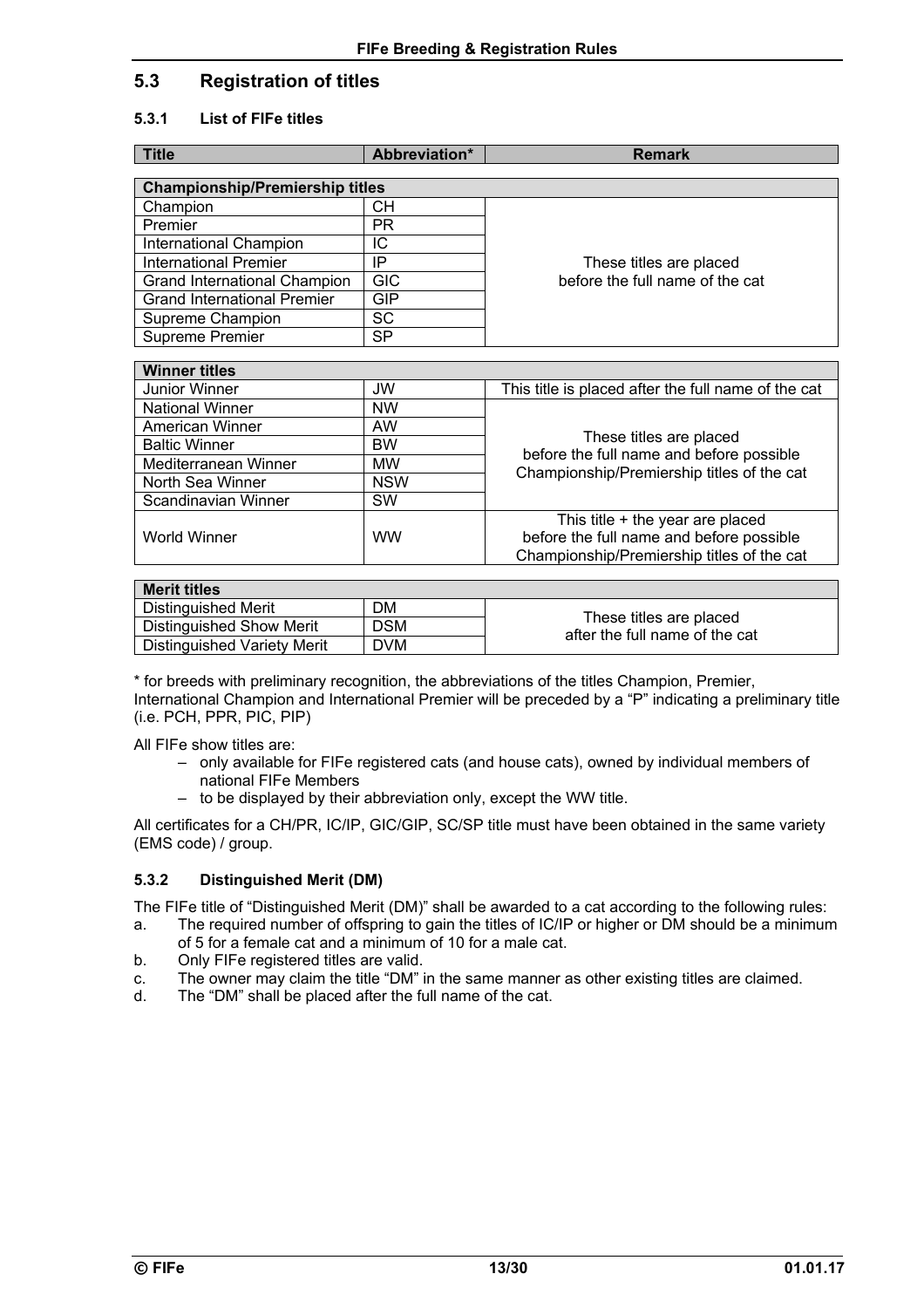# **6 Rules for recognised breeds**

### **6.1 List of recognised breeds**

| <b>EMS-code</b> | <b>Breed name</b>          | <b>Sister breed</b>        |
|-----------------|----------------------------|----------------------------|
| <b>ABY</b>      | Abyssinian                 | <b>SOM</b>                 |
| <b>ACL</b>      | American Curl Longhair     | <b>ACS</b>                 |
| <b>ACS</b>      | American Curl Shorthair    | <b>ACL</b>                 |
| <b>BAL</b>      | <b>Balinese</b>            | OLH, OSH, SIA              |
| <b>BEN</b>      | Bengal                     | ---                        |
| <b>BML</b>      | <b>Burmilla</b>            | ---                        |
| <b>BSH</b>      | <b>British Shorthair</b>   | BLH ( $\rightarrow$ § 7.1) |
| <b>BUR</b>      | <b>Burmese</b>             | ---                        |
| <b>CHA</b>      | Chartreux                  | ---                        |
| <b>CRX</b>      | <b>Cornish Rex</b>         | ---                        |
| <b>CYM</b>      | Cymric                     | <b>MAN</b>                 |
| <b>DRX</b>      | Devon Rex                  | ---                        |
| <b>DSP</b>      | Don Sphynx                 | ---                        |
| <b>EUR</b>      | European                   | ---                        |
| <b>EXO</b>      | Exotic                     | <b>PER</b>                 |
| <b>GRX</b>      | <b>German Rex</b>          | ---                        |
| <b>JBT</b>      | Japanese Bobtail           | ---                        |
| <b>KBL</b>      | Kurilean Bobtail Longhair  | <b>KBS</b>                 |
| <b>KBS</b>      | Kurilean Bobtail Shorthair | <b>KBL</b>                 |
| <b>KOR</b>      | Korat                      | $\overline{a}$             |
| <b>LPL</b>      | LaPerm Longhair            | <b>LPS</b>                 |
| <b>LPS</b>      | LaPerm Shorthair           | <b>LPL</b>                 |
| <b>MAN</b>      | Manx                       | <b>CYM</b>                 |
| <b>MAU</b>      | Egyptian Mau               | ---                        |
| <b>MCO</b>      | Maine Coon                 | ---                        |
| <b>NEM</b>      | Neva Masquerade            | <b>SIB</b>                 |
| <b>NFO</b>      | Norwegian Forest Cat       | ---                        |
| OCI             | Ocicat                     | ---                        |
| OLH             | Oriental Longhair          | BAL, OSH, SIA              |
| <b>OSH</b>      | <b>Oriental Shorthair</b>  | BAL, OLH, SIA              |
| PEB             | Peterbald                  | ---                        |
| <b>PER</b>      | Persian                    | <b>EXO</b>                 |
| <b>RAG</b>      | Ragdoll                    | ---                        |
| <b>RUS</b>      | <b>Russian Blue</b>        | ---                        |
| <b>SBI</b>      | Sacred Birman              | ---                        |
| <b>SIA</b>      | Siamese                    | BAL, OLH, OSH              |
| SIB             | Siberian                   | NEM                        |
| <b>SIN</b>      | Singapura                  | ---                        |
| SNO             | Snowshoe                   | ---                        |
| <b>SOK</b>      | Sokoke                     | ---                        |
| SOM             | Somali                     | <b>ABY</b>                 |
| <b>SPH</b>      | Sphynx                     | ---                        |
| <b>TUA</b>      | <b>Turkish Angora</b>      | ---                        |
| <b>TUV</b>      | <b>Turkish Van</b>         | ---                        |

### **6.1.1 Sister breeds**

Sister breeds are breeds which share the same standards except for coat length and/or pattern. For recognised breeds, sister breeds can be inter-mated without permission, except if indicated otherwise in this chapter.

### **6.1.2 Pure-breeding**

A cat is considered "pure bred" when its pedigree shows ancestors in a recognised variety for the same breed or sister breed in at least 3 generations prior to the actual cat.

This definition also applies to preliminary recognised breeds ( $\rightarrow$  § 7.1).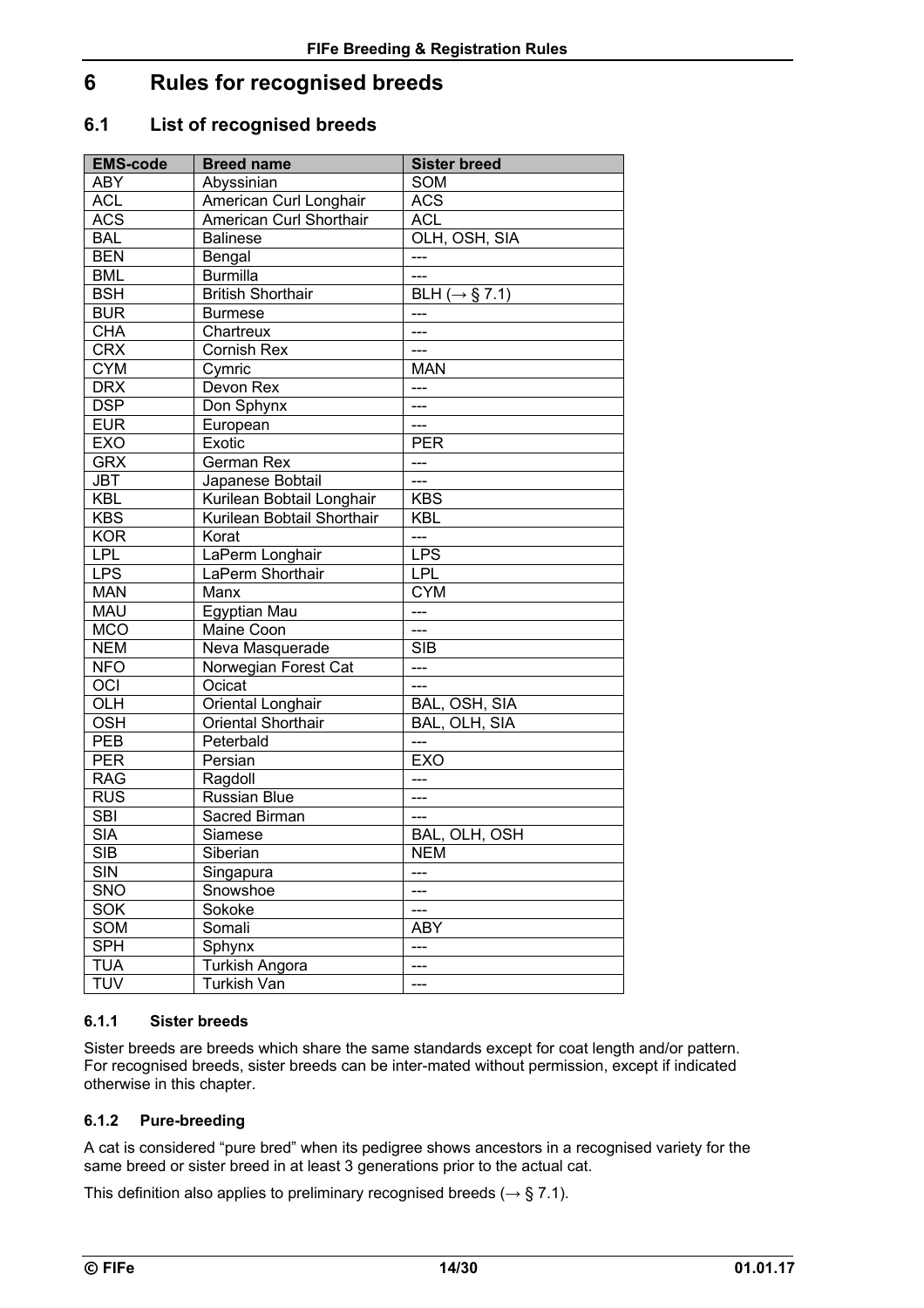#### **6.1.3 Special restrictions and registration rules for some breeds**

For progeny of two cats within a recognised breed in a colour, pattern and/or coat length specifically excluded in the sub-articles to this article or in the FIFe breed standard, any cat of the excluded variety must be registered as longhair / shorthair progeny with the indication of the originating breed:

- XLH \* <EMS-code of the originating breed> and as its description: "Non-recognised longhair" + the description for colour, pattern, etc. according to the EMS system
- XSH \* <EMS-code of the originating breed>
- and as its description: "Non-recognised shorthair" + the description for colour, pattern, etc. according to the EMS system.

 (\* - the asterisk - stands for additional information according to the EMS-system, i.e. lower case, basic colours letters, etc.)

Cats with the indication "<EMS-code of originating breed>" cannot be used for breeding without the permission from the FIFe Member.

### **6.2 ACL/ACS (American Curl Longhair and Shorthair)**

ACL/ACS with straight ears are to be registered as ACL/ACS x \* 71 (i.e. as an unrecognised variety) in the RIEX registry.

ACL/ACS with straight ears can be used in the breeding programme for ACL/ACS.

### **6.3 BEN (Bengal)**

Novice cats are not permitted.

Cross-breeding with Bengals is not permitted.

Bengals of generations F1–F4 are not allowed for breeding.

### **6.4 BSH (British Shorthair)**

No progeny of cats suffering from osteochondrodysplasia ( $\rightarrow$  § 3.6.2), regardless of ear-type, may be registered as a BSH.

Registration of tipped cats (shaded and shell)

EMS code 12 shall not be used; code 11 (with the description "tipped") shall be used in case of a shaded or shell cat.

### **6.5 BUR (Burmese)**

The FIFe shall only recognise the following EMS-codes in Burmese: n, a, b, c, d, e, f, g, h, j.

The FIFe will not encourage any person or federation to produce Burmese in any other colour varieties than those listed above.

When breeding Burmese:

- Novices are not permitted for breeding
- Silver and/or agouti varieties and/or piebald spotting are not allowed for breeding
- Offspring in a non-recognised variety shall be registered as XSH \* <BUR>
- Burmese cats used in breeding must have a DNA-test for GM2 gangliosidosis, unless both parents are proven to be free from GM2 gangliosidosis
- These breeding principles are to be followed:
	- GM2-free x GM2-free
	- GM2-free x GM2-carrier
- The cats that need testing according to this rule must be identifiable by microchip or tattoo
- Test results must be registered and published in accordance with § 3.5.1
- The breeder must inform buyers of Burmese cats about the GM2 gangliosidosis-disease and the registration policy.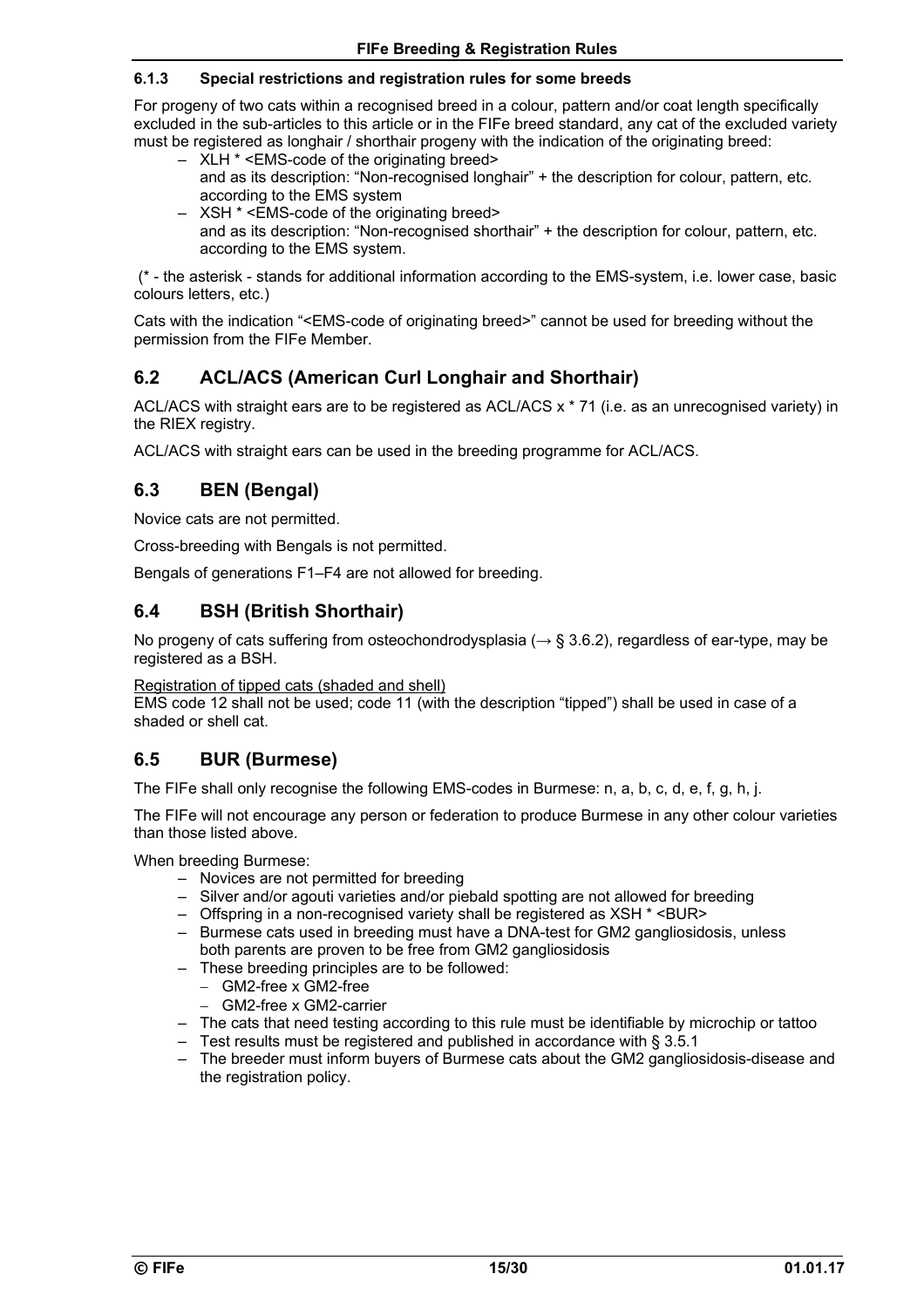### **6.6 DSP (Don Sphynx)**

DSP can only be used for breeding DSP.

Appearances of offspring and how these must be registered when mating DSP x DSP:

| Appearance | <b>EMS</b> code  | <b>Breeding restriction</b>               |
|------------|------------------|-------------------------------------------|
| hairless   | DSP <sup>*</sup> |                                           |
| flock coat | DSP <sup>*</sup> |                                           |
| long coat  | $DSP x * 81$     | All DSP can only be used for breeding DSP |
| short coat | DSP x * 82       |                                           |
| brush coat | DSP $x * 83$     |                                           |

\* means additional information following the EMS-system; i.e. lower case basic colour letter etc.

Registration of tabby, silver and golden

For hairless tabby varieties of DSP, always EMS code "21" must be used regardless of the genotype. For non-hairless (81/82/83) tabby varieties the EMS codes 11, 12 or 22-25 must be used.

For hairless varieties of DSP, the EMS-codes "s" (silver) and "y" (golden) shall not be used regardless of the genotype. For non-hairless varieties (81/82/83) silver and golden must be registered.

Registration of "flock" coat variety: DSP \*

The word "flock" means the cat has residual flock hair of no more than 2 mm. in length on the whole body.

DSP with flock coat structure is a recognised variety.

No specific EMS code has to be added for the flock coat structure.

Registration of long/short coat variety: DSP x \* 81/82

The gene that causes the DSP hairlessness is a dominant gene, i.e. kittens with normal fur / coat can be born out of two pure bred hairless cats. Coated cats are an integrated part of the breed DSP. DSP with long/short coat must be registered as a non-recognised ("x") variety and by using the code for longhair (81) or shorthair (82).

Registration examples:

DSP x n 21 33 81 Don Sphynx seal tabby point longhair<br>DSP x f 03 24 82 Don Sphynx bicolour black tortie spot Don Sphynx bicolour black tortie spotted shorthair

### Registration of "brush" coat variety: DSP x \* 83

The word "brush" means the cat has fine wavy, often wiry, hair of more than 2 mm. in length on the whole body, with bald areas on the head, upper part of the neck or on the back.

DSP with brush coat structure must be registered as a non-recognised variety ("x") and by using the code for brush (83).

Registration examples:

| DSP x n 21 33 83 | Don Sphynx seal tabby point brush              |
|------------------|------------------------------------------------|
| DSP x f 03 24 83 | Don Sphynx bicolour black tortie spotted brush |

### **6.7 EUR (European)**

FIFe shall not recognise any other coat length than shorthair in the European (EUR).

Longhair cats must be registered as XLH \* <EUR>.

Chocolate, lilac, cinnamon, fawn (i.e. EMS codes b, c, h, j, o, p, q and r) and shaded, shell, golden, ticked tabby and pointed (i.e. EMS-codes y, 11, 12, 25, 31, 32 and 33) are not permitted and must be registered as XSH \* <EUR>.

### **6.8 JBT (Japanese Bobtail)**

Silver, shaded, shell, golden, ticked tabby and pointed (i.e. EMS-codes s, y, 11, 12, 25, 31, 32 and 33) are not permitted in the Japanese Bobtail (JBT) and must be registered as XSH \* <JBT>.

### **6.9 KBL/KBS (Kurilean Bobtail Longhair and Shorthair)**

Only cats imported from the Kurile Islands, with certification, may be entered in the Novice class for recognition.

No outcross breeds are permitted.

Chocolate, lilac, cinnamon, fawn and pointed patterns are not permitted and must be registered as XLH \* <KBL> or XSH \* <KBS>.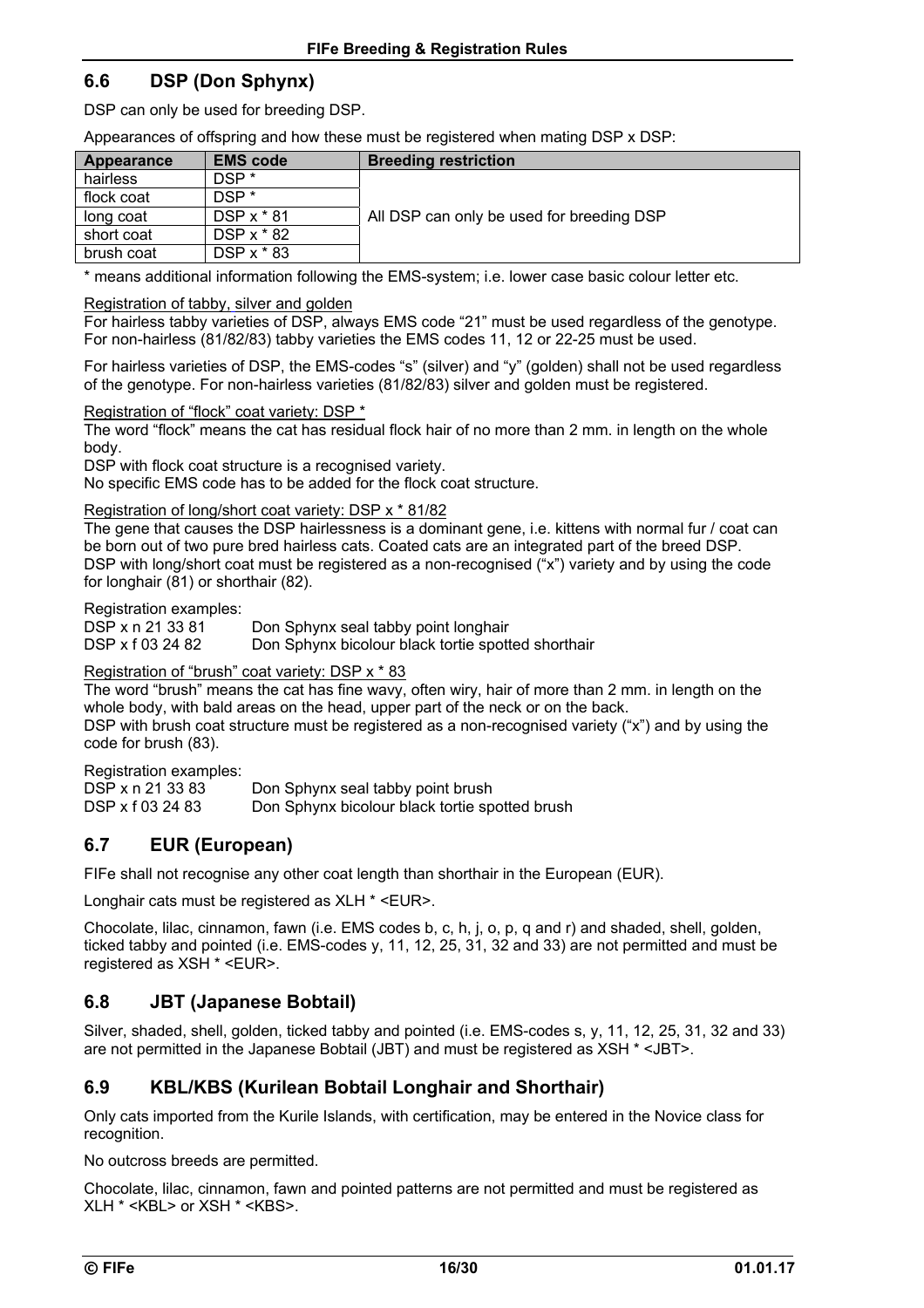### **6.10 KOR (Korat)**

The FIFe shall not recognise any other variety than blue in the Korat.

The FIFe will not encourage any person or federation to produce colours other than blue in the Korat.

When breeding Korats:

- Only blue KOR shall be used, and only blue offspring from blue KOR parents can be registered as Korat (KOR).
- Offspring in a variety other than blue shall be registered as XSH \* <KOR> / XLH \* <KOR>
- Only Korats imported from Thailand may be entered in the novice class for recognition. Their origin must be officially proven by documentation.
- Korat cats used in breeding must have a DNA-test for GM, unless both parents are proven to be free from GM.
- These breeding principles are to be followed:
	- GM-free x GM-free
	- Non-carrier x carrier provided that all offspring are GM-tested.
- If a desired mating is not completely covered by points above, the FIFe Member must approve such a mating in advance after having received a well-founded application. The FIFe Member states all conditions if the application is granted.
- The cats that need testing according to this rule must be identifiable by microchip or tattoo
- Test results must be registered and published in accordance with § 3.5.1
- The breeder must inform buyers of Korat cats about the GM-diseases and the registration policy.

### **6.11 LPL/LPS (LaPerm Longhair and Shorthair)**

LPL/LPS can only be used for breeding LPL/LPS.

Registration of straight coat variety: LPL x \* 84 / LPS x \* 84

The gene that causes the LPL/LPS curls is a dominant gene, i.e. kittens with normal fur / straight coat can be born out of two pure bred LPL/LPS.

Straight coated cats are an integrated part of the breeds LPL/LPS.

LPL/LPS with straight long/short coat must be registered as a non-recognised variety ("x") and by using the code for straight coat (84).

### **6.12 MAN/CYM (Manx and Cymric)**

A Manx/Cymric having at least three generations of MAN/CYM (MAN/CYM 51, 52, 53 and 54) prior to the actual cat must be registered in the LO register.

Remark: Manx/Cymric having MAN/CYM 54 in its pedigree in one or more of the three generations prior to the cat in question, will be registered in the LO register.

### **6.13 MAU (Egyptian Mau)**

Novice cats are not permitted.

### **6.14 MCO (Maine Coon)**

The FIFe shall not recognise any pointed variety in the Maine Coon (MCO).

Chocolate, lilac, cinnamon, fawn and pointed patterns are not permitted and must be registered as  $XLH * < MCO$ 

### **6.15 NEM (Neva Masquerade)**

Novice class is only accepted for cats born in the former USSR. Any crossing with other breeds is prohibited, except with sister breed Siberian (SIB).

Chocolate-, lilac-, cinnamon- and fawn-pointed patterns are not permitted and must be registered as XLH \* <NEM>.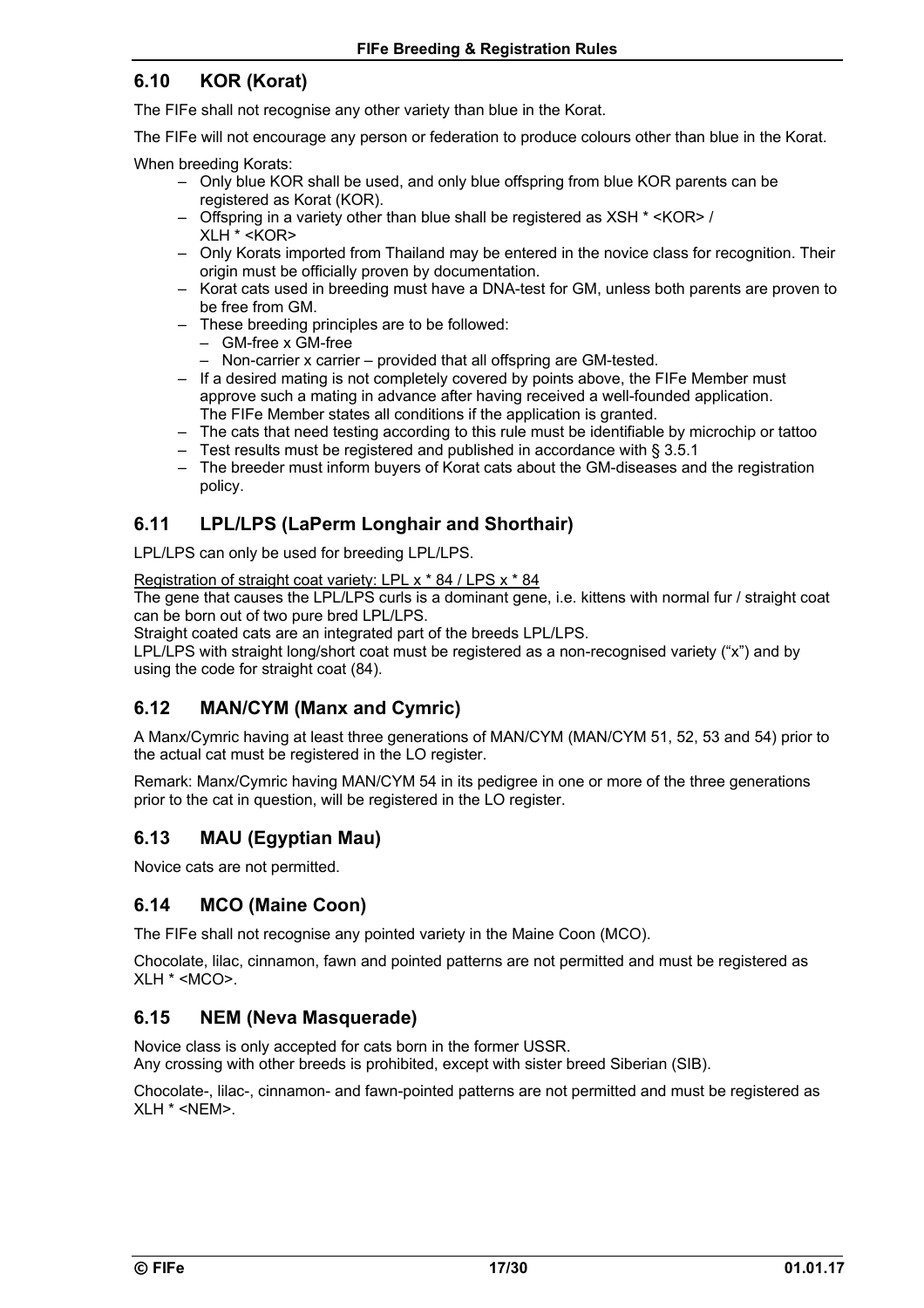### **6.16 NFO (Norwegian Forest Cat)**

The FIFe shall not recognise any pointed variety in the Norwegian Forest Cat (NFO).

Chocolate, lilac, cinnamon, fawn and pointed patterns are not permitted and must be registered as XLH \* <NFO>.

When breeding Norwegian Forest Cats:

- Cats shall be DNA tested for the GBE-1 gene (GSD IV glycogen storage disease), unless both parents of the breeding cat are proven not to be carriers of GSD IV
- Cats to be tested after this rule must be identifiable by microchip or tattoo, and the microchip or tattoo ID number shall follow the test documentation to the laboratory and be clearly stated on the test result certificate
- These following breeding principle must be observed:
	- carriers must not be mated with carriers
- Test results must be registered and published in accordance with § 3.5.1.

### **6.17 OCI (Ocicat)**

Reds, creams and tortie-tabbies are not allowed and must be registered as: XSH \* <OCI>. Cinnamon and fawns showing high levels of rufism may resemble red or cream, but can never produce female tortie-tabbies.

### **6.18 PEB (Peterbald)**

PEB can only be used for breeding PEB. Permitted outcrosses are: BAL, OLH, OSH and SIA.

Appearances of offspring and how these must be registered when mating PEB x PEB or when mating PEB x BAL/OLH/OSH/SIA:

| Appearance | <b>EMS code</b>  | <b>Breeding restriction</b>               |
|------------|------------------|-------------------------------------------|
| hairless   | PEB <sup>*</sup> |                                           |
| flock coat | PEB <sup>*</sup> |                                           |
| brush coat | PEB * 83         | All PEB can only be used for breeding PEB |
| long coat  | PEB x * 81       |                                           |
| short coat | PEB x * 82       |                                           |

\* means additional information following the EMS-system; i.e. lower case basic colour letter etc.

#### Registration of tabby, silver and golden

For hairless tabby varieties of PEB, always EMS code "21" must be used regardless of the genotype. For non-hairless (81/82/83) tabby varieties the EMS codes 11, 12 or 22-25 must be used.

For hairless varieties of PEB, the EMS-codes "s" (silver) and "y" (golden) shall not be used regardless of the genotype. For non-hairless varieties (81/82/83) silver and golden must be registered.

#### Registration of "flock" coat variety: PEB \*

The word "flock" means the cat has residual flock hair of no more than 2 mm. in length on the whole body. PEB with flock coat structure is a recognised variety. No specific EMS code has to be added for the flock coat structure.

#### Registration of "brush" coat variety: PEB \* 83

The word "brush" means the cat has fine wavy, often wiry, hair of more than 2 mm. in length on the whole body, with bald areas on the head, upper part of the neck or on the back.

PEB with brush coat structure is a recognised variety and must be registered by using the EMS code for brush (83).

Registration examples:

| PEB n 21 33 83 | Peterbald seal tabby point brush              |
|----------------|-----------------------------------------------|
| PEB f 03 24 83 | Peterbald bicolour black tortie spotted brush |

#### Registration of long/short coat variety: PEB x \* 81/82

The gene that causes the PEB hairlessness is a dominant gene, i.e. kittens with normal fur / coat can be born out of two pure bred hairless cats. Coated cats are an integrated part of the breed PEB. PEB with long/short coat must be registered as a non-recognised variety ("x") and by using the code for longhair (81) or shorthair (82).

Registration examples:

| PEB x n 21 33 81 | Peterbald seal tabby point longhair               |
|------------------|---------------------------------------------------|
| PEB x f 03 24 82 | Peterbald bicolour black tortie spotted shorthair |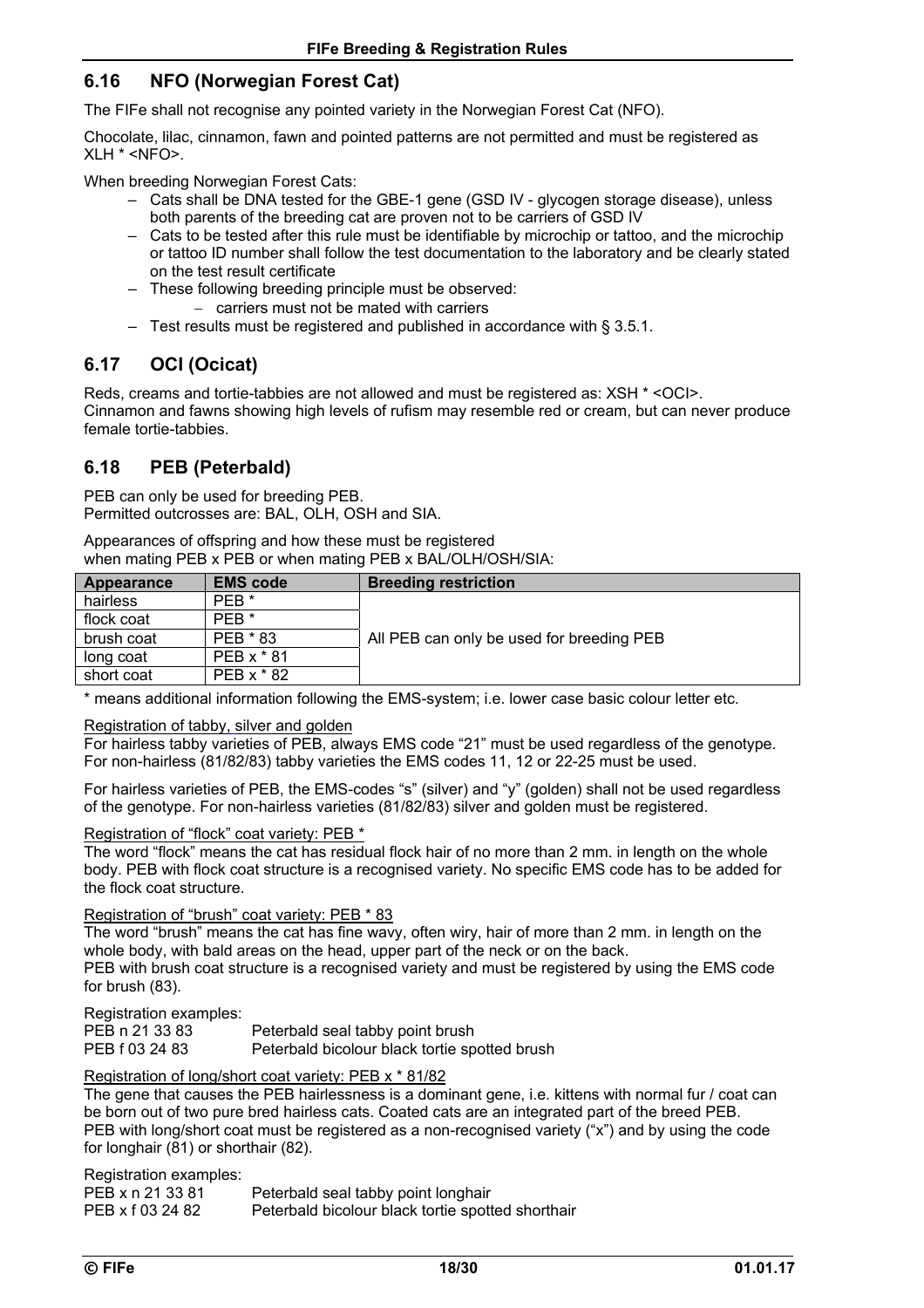### **6.19 RAG (Ragdoll)**

The FIFe shall not recognise any other variety than Siamese pointed with blue eyes in the Ragdoll (RAG); any other variety must be registered as XLH \* <RAG>.

### **6.20 RUS (Russian Blue)**

The FIFe shall not recognise any variety other than blue in the Russian Blue.

The FIFe will not encourage any person or federation to produce colours other than blue in the Russian Blue.

When breeding Russian Blues:

- only blue RUS shall be used, and only blue progeny from blue RUS parents can be registered as Russian Blue (RUS)
- shorthair progeny in a variety other than blue must be registered as XSH \* <RUS>.

### **6.21 SIA/BAL (Siamese and Balinese)**

Crosses of Siamese and Balinese of all varieties with silvers of any variety are prohibited.

At the breeder's request, exceptions may be allowed by the FIFe Member. In such cases the FIFe Member will be responsible for the determination of the colours of the offspring.

### **6.22 SIB (Siberian)**

Novice class only accepted for cats born in the former USSR.

Any crossing with other breeds is prohibited, except with sister breed Neva Masquerade (NEM).

Chocolate, lilac, cinnamon, fawn with or without pointed patterns are not permitted and must be registered as XLH \* <SIB>.

Pointed cats in other colours must be registered as NEM \*.

### **6.23 SIN (Singapura)**

Other colour varieties than seal sepia ticked tabby (brown Burmese pointed ticked tabby) are not permitted and must be registered as XSH \* <SIN>.

### **6.24 SOK (Sokoke)**

Only Sokoke cats imported from the Sokoke district in Kenya (Africa) may be entered in the Novice class for recognition. Their origin must be officially proved by documentation.

### **6.25 SPH (Sphynx)**

For hairless breeds like SPH, the EMS-codes "s" (silver) and "y" (golden) shall not be used regardless of the genotype.

### **6.26 TUA (Turkish Angora)**

The FIFe shall not recognise any pointed variety in the Turkish Angora (TUA). Chocolate, lilac, cinnamon, fawn and pointed patterns are not permitted and must be registered as XLH \* <TUA>.

### **6.27 TUV (Turkish Van)**

The FIFe shall only recognise the following EMS-codes in TUV: n, a, d, e, f, g (tabby and non-tabby). Offspring in a non-recognised variety must be registered as XLH \* <TUV>.

The FIFe will not encourage any person or federation to produce Turkish Vans in any other colour varieties that those listed above.

Only cats imported from Turkey and surrounding countries may be entered in the Novice class for recognition. Their origin must be officially proved by documentation.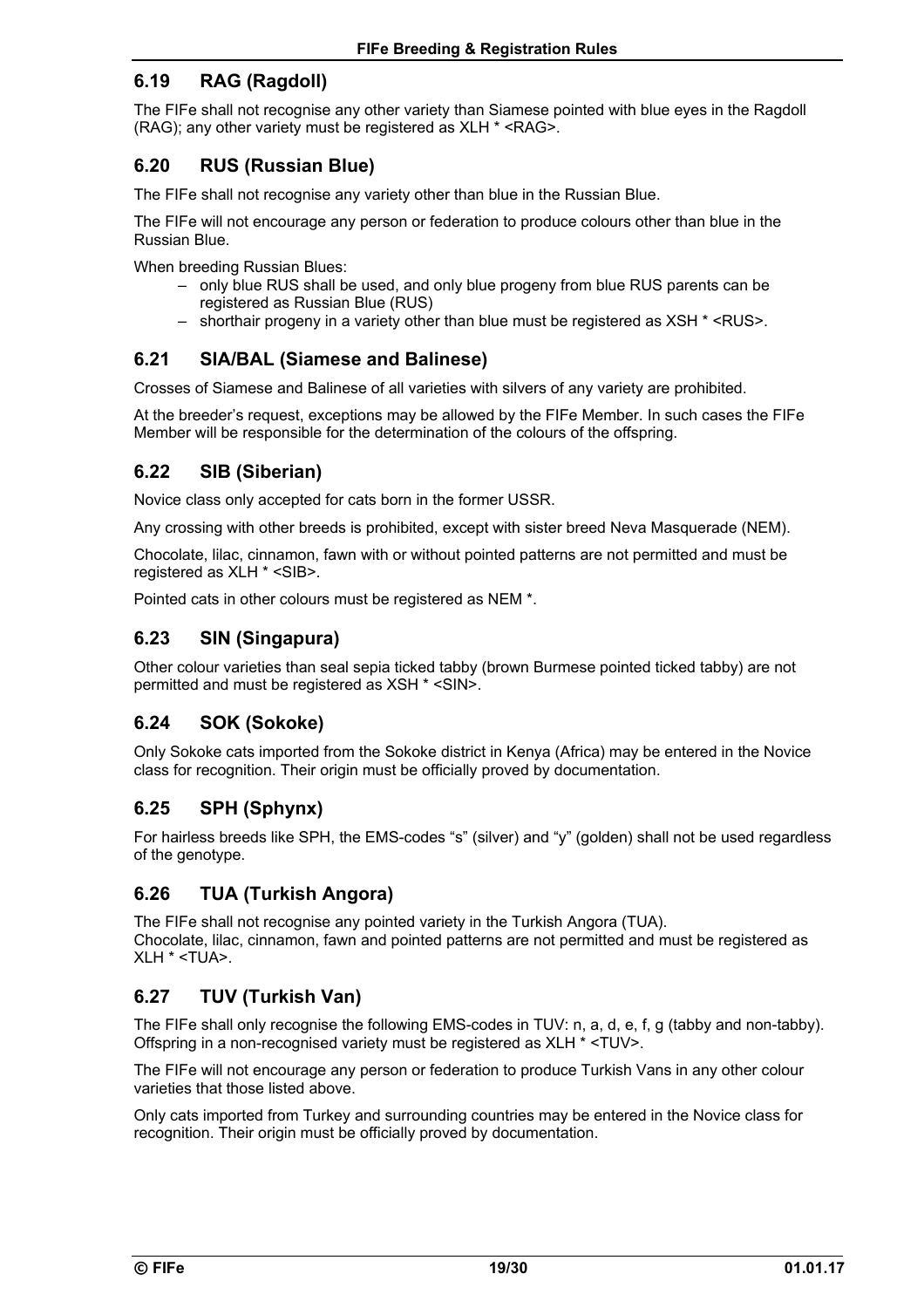# **7 Rules for preliminary recognised breeds**

The rules regarding an individual preliminary recognised breed shall be transferred to § 6 if and when full recognition is obtained for the breed.

If full recognition is not obtained before the period for preliminary recognition has expired:

- the breed with preliminary recognition will automatically be transferred to the list of nonrecognised breeds with their preliminary abbreviations in § 8.1 and the EMS code will be followed by a "non"
- the rules regarding the breed will be transferred to § 8
- registration of cats born and preliminary titles achieved during the Preliminary Recognition phase will remain as they are
- cats born after the Preliminary Recognition phase must be registered in the RIEX register and "non" added after the breed abbreviation to indicate that this is now a non-recognised breed.

### **7.1 List of preliminary recognised breeds**

| <b>EMS-code</b> | <b>Breed name</b>            | Sister breed               | <b>Preliminary recognition phase</b> |
|-----------------|------------------------------|----------------------------|--------------------------------------|
| <b>BLH</b>      | <b>British Longhair</b>      | BSH ( $\rightarrow$ § 6.1) | 01.01.2016 - 01.01.2021              |
| <b>SRL</b>      | Selkirk Rex Longhair         | <b>SRS</b>                 | $01.01.2015 - 01.01.2020$            |
| <b>SRS</b>      | <b>Selkirk Rex Shorthair</b> | SRL                        | 01.01.2015 - 01.01.2020              |
| <b>THA</b>      | Thai                         | $- - -$                    | $01.01.2015 - 01.01.2020$            |

### **7.2 BLH (British Longhair)**

No progeny of cats suffering from osteochondrodysplasia ( $\rightarrow$  § 3.6.2), regardless of ear-type, may be registered as a BLH.

Registration of tipped cats (shaded and shell)

EMS code 12 shall not be used; code 11 (with the description "tipped") shall be used in case of a shaded or shell cat.

### **7.3 SRL/SRS (Selkirk Rex Longhair and Shorthair)**

SRL/SRS can only be used for breeding SRL/SRS.

Permitted outcrosses for SRL and SRS are *BLH/BSH* and EXO/PER. All outcross breeding and registration of kittens must follow § 9.1.

Registration of straight coat variety: SRL x \* 84 / SRS x \* 84

The gene that causes the SRL/SRS curls is a dominant gene, i.e. kittens with normal fur / straight coat can be born out of two pure bred SRL/SRS.

Straight coated cats are an integrated part of the breeds SRL/SRS.

SRL/SRS with straight long/short coat must be registered as a non-recognised variety ("x") and by using the code for straight coat (84).

### **7.4 THA (Thai)**

Crossbreeding is not allowed.

Only recognised colours shall be used.

Cinnamon, fawn, silver, golden and white are not permitted; offspring in these colours must be registered as XSH \* <THA>.

Only THA imported from Thailand may be entered in the novice class for recognition. Their origin must be officially proven by documentation.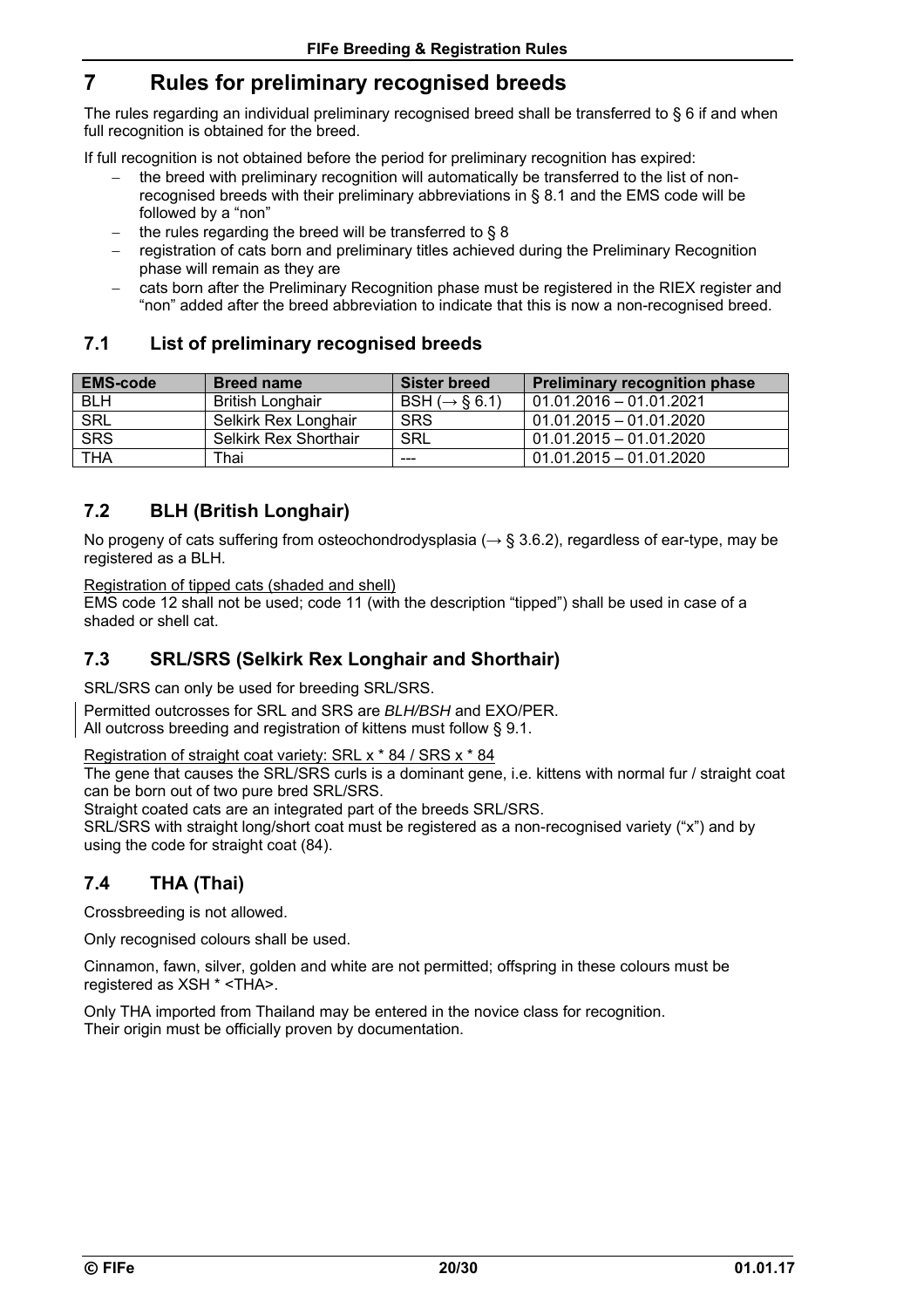# *8 Rules for non-recognised breeds*

### *8.1 List of non-recognised breeds*

*For registration purpose use the following list of abbreviations:* 

| <b>EMS-code</b>      | <b>Breed name</b>          | <b>Remark</b>                                  |
|----------------------|----------------------------|------------------------------------------------|
| ABL non *            | American Bobtail Longhair  |                                                |
| ABS non *            | American Bobtail Shorthair |                                                |
| ALH non *            | Asian Longhair             | A group of cats incorporating Asian Tabby,     |
| ASH non *            | Asian Shorthair            | Burmilla and Bombay as recognised in GCCF only |
| AMS non *            | American Shorthair         |                                                |
| AMW non *            | American Wirehair          |                                                |
| AUM non *            | Australian Mist            |                                                |
| BOM non *            | Bombay                     | Non-GCCF                                       |
| BRX non <sup>*</sup> | <b>Bohemian Rex</b>        |                                                |
| MBT non *            | Me-kong Bobtail            |                                                |
| NEB non *            | Nebelung                   |                                                |
| RGM non *            | RagaMuffin                 |                                                |
| TIF non *            | <b>Tiffanie</b>            |                                                |
| TOL non *            | Tonkinese Longhair         |                                                |
| TOS non *            | <b>Tonkinese Shorthair</b> |                                                |

\* means additional information following the EMS-system; i.e. lower case basic colour letter etc.

*Cats belonging to non-recognised breeds which are not listed above must be registered as:* 

- *XLH \* followed by the fully written breed name between brackets for a longhair breed*
- *XSH \* followed by the fully written breed name between brackets for a shorthair breed.*

*\* means additional information following the EMS system; i.e. lower case basic colour letter, etc.* 

The list of non-recognised breeds with their abbreviations is maintained and updated by the FIFe Board on recommendation from the Breeding & Registration Commission.

From 01.01.2012 the abbreviations for Scottish Fold (SFL non / SFS non) are deleted from the list in § 8.1 and cannot be re-created.

### *8.2 Breeding with non-recognised breeds*

The FIFe Member must grant permission before breeding with a non-recognised breed, except if indicated otherwise in § 8.

The application for such breeding must contain at least information on the breed, a full breeding programme, the intended standard and scale of points together with the philosophy of the breed.

The permission for a breeding programme can be for a specific number of generations (1, 2, 3 or more), or for an unspecified period until preliminary recognition is achieved.

If the FIFe Member has granted this permission, the progeny of such breeding may be registered in the RIEX register.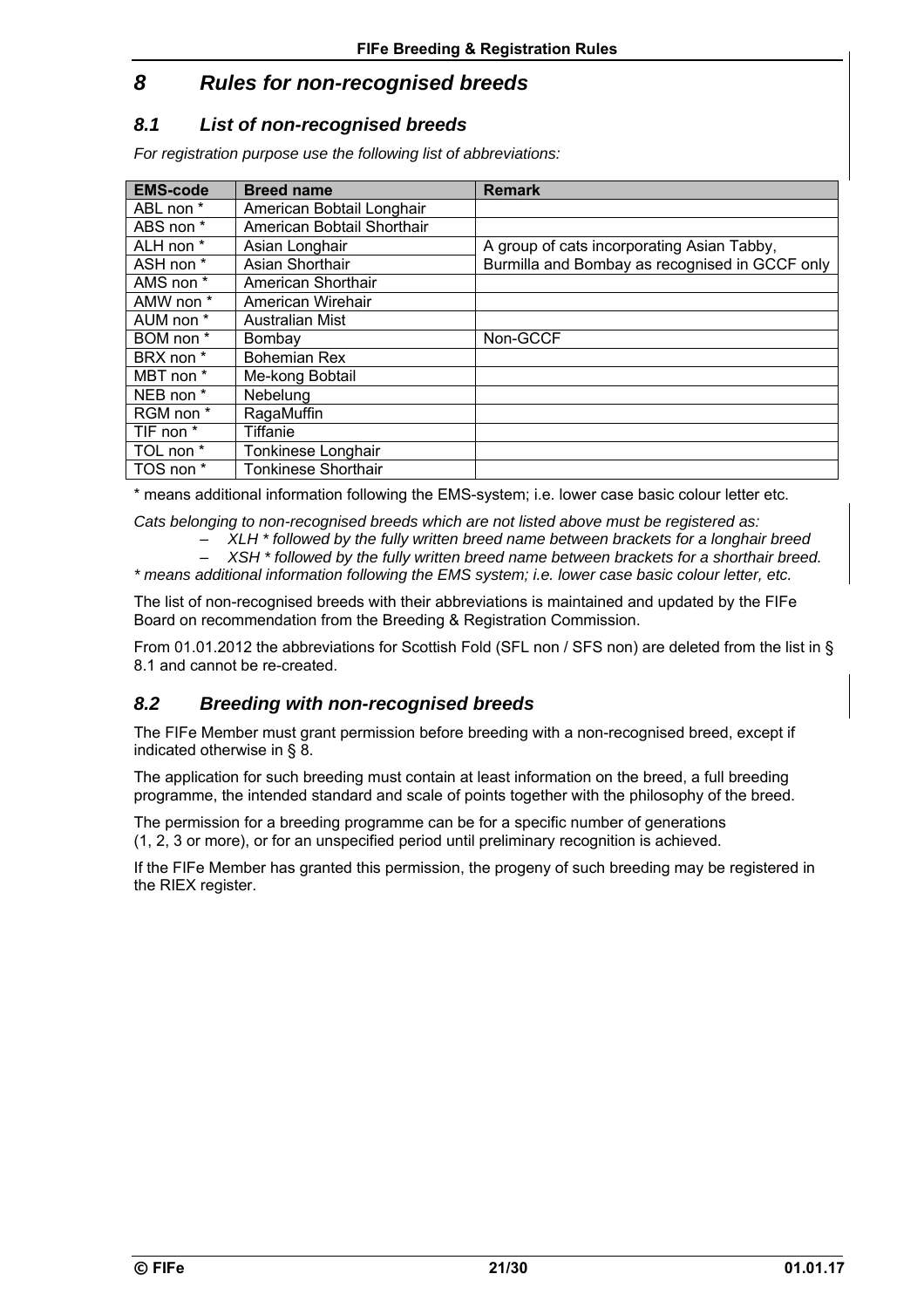# **9 Rules for non-recognised longhair/shorthair (XLH/XSH)**

### **9.1 Cats resulting from cross-breeding**

### **9.1.1 Definition**

A cross-breed is regarded as the result of a mating with:

- two individually recognised breeds (as listed in § 6.1 and 7.1)
- two non-recognised breeds with preliminary abbreviations (as listed in § 8.1)
- two unrecognised breeds, i.e. XLH \*, XSH \*, XLH \* (target breed), XSH \* (target breed)
- a recognised breed and a non-recognised breed with preliminary abbreviation
- a recognised breed and an unrecognised breed
- an unrecognised breed and a non-recognised breed with preliminary abbreviation.

Cross-breeding can only be performed if the FIFe Member grants permission.

The permission for a breeding programme can be for a specific number of generations (1, 2, 3 or more), or for an unspecified period until the target breed standard is achieved.

The application for cross-breeding must contain at least information on the target breed, the purpose of the cross-breeding, a full breeding programme and breeding plans, and in the case of non-recognised breeds, the proposed standard.

The rules mentioned in § 9.1 do not apply to mating with sister breeds, which progeny must be entered directly in the Pedigree book in accordance with § 4.1 and 4.2.

### **9.1.2 Registration as XLH \* / XSH \* with a target breed**

Cats resulting from the crossing of two breeds must be registered in the RIEX register ( $\rightarrow$  § 4.3).

These cats must be registered as longhair resp. shorthair progeny with a target breed:

- XLH \* (EMS-code of target breed)
	- and as its description: "Non-recognised longhair" + the description for colour, pattern, etc. according to the EMS system
- XSH \* (EMS-code of target breed) and as its description: "Non-recognised shorthair" + the description for colour, pattern, etc. according to the EMS system.

(\* means additional information following the EMS-system; i.e. lower case basic colour letter etc.)

The addition "(EMS-code of target breed)" may only be used for progeny of two cats within a breeding programme as detailed in § 9.1.1.

Progeny of random matings or cross-breeding without permission must be registered as XSH \* resp. XLH \* without this addition.

### **9.1.3 Re-registration in the target breed**

A cat with the addition "(EMS-code of target breed)" may be re-registered in its target breed after meeting one of the following requirements:

- 1. a) being exhibited at a minimum age of 4 months during an international cat show in the "Control Class" (class 13b) and,
	- b) being judged in accordance with Show Rules § 5.4 by at least two FIFe judges whom the FIFe member must provide with a written explanation as to why the cat is presented in this class and,
	- c) by obtaining the qualification "Excellent" (for recognised breeds) according to the target breed standard or "I" (for non-recognised breeds) according to the proposed standard ( $\rightarrow$  § 8) from both the judges.

**OR** 

- 2. a) being judged in accordance with Show Rules § 5.4 at a minimum age of 3 months by at least two FIFe judges whom the FIFe member must provide with a written explanation as to why the cat is presented, and
	- b) by obtaining the qualification "Excellent" (for recognised breeds) according to the target breed standard or "I" (for non-recognised breeds) according to the proposed standard ( $\rightarrow$  § 8) from both the judges.

Re-registration must be marked in the RIEX register and on the pedigree by adding "(RR)" after the registration number.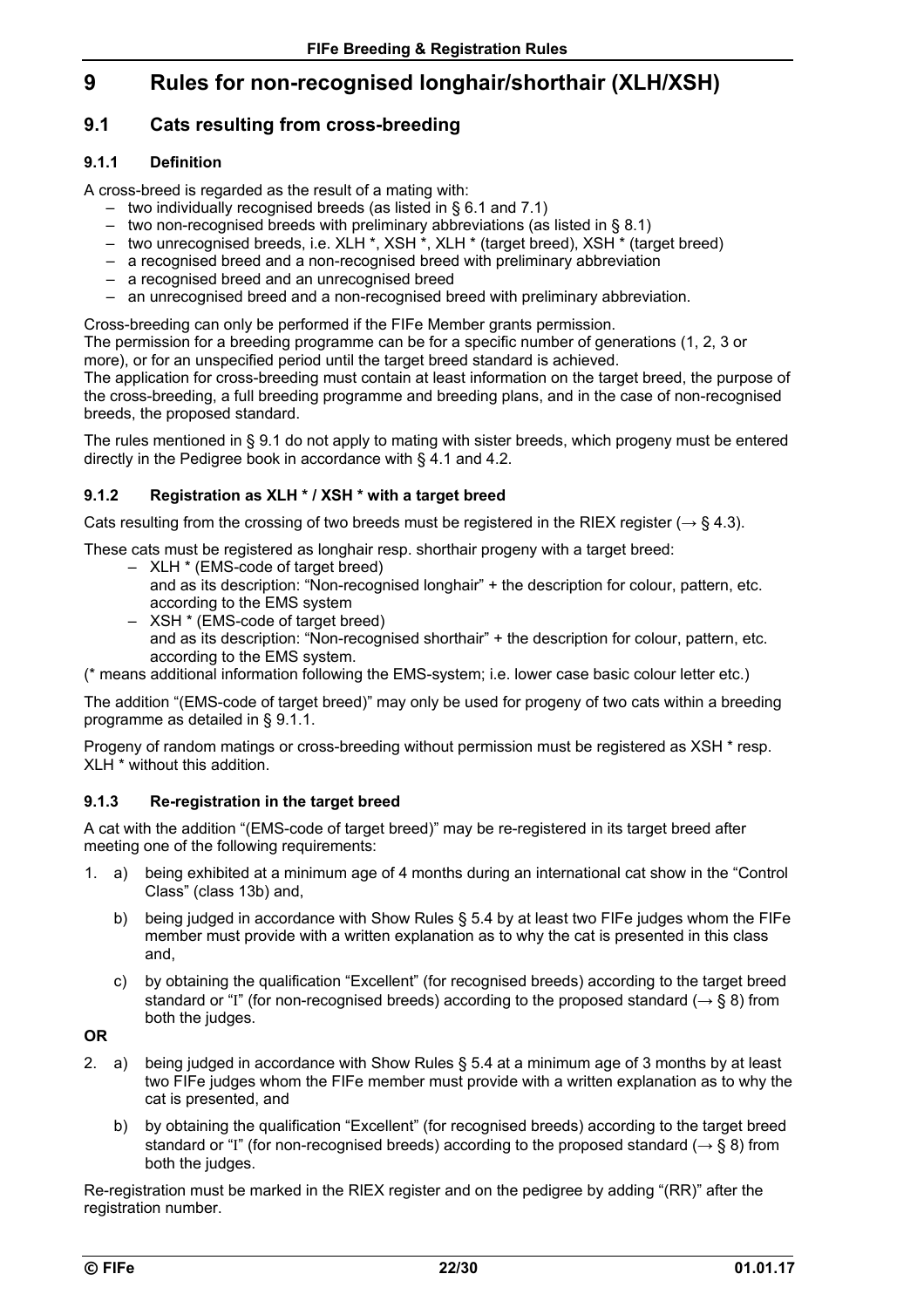#### **9.1.4 Special EMS codes for the registration of XLH/XSH with certain target breeds**

In order to enable the correct registration of cats with a target breed in case of cats resulting from cross-breeding, the following EMS-codes may be used for the indicated target breeds:

| <b>EMS-code</b> | Appearance    | Only applies to target breeds   |
|-----------------|---------------|---------------------------------|
| XLH/XSH * 81    | long coat     | DSP, PEB, SPH                   |
| $XLH/XSH * 82$  | short coat    | DSP, PEB, SPH                   |
| XLH/XSH * 83    | brush coat    | DSP. PEB                        |
| XLH/XSH * 84    | straight coat | CRX, DRX, GRX, LPL/LPS, SRL/SRS |

Registration examples:

| XSH n (SPH)    | non-recognised hairless black (target breed: Sphynx)                   |
|----------------|------------------------------------------------------------------------|
| XSH n 82 (SPH) | non-recognised shorthair black (target breed: Sphynx)                  |
| XSH n (DRX)    | non-recognised shorthair black (target breed: Devon Rex)               |
| XSH n 84 (DRX) | non-recognised shorthair straight coat black (target breed: Devon Rex) |
|                |                                                                        |

### **9.2 Novices**

#### **9.2.1 Definition**

Novices are cats where the parents are unknown, or cats without a pedigree  $(\rightarrow$  sub articles for BEN, BUR, KBL/KBS, KOR, MAU, NEM, SIB and SOK in § 6 and for THA in § 7).

#### **9.2.2 Registration as XLH \* / XSH \* with a target breed**

When the FIFe Member has granted permission to the registration, novices shall be registered with a target breed in the RIEX register:

- XLH \* (EMS-code of target breed) and as its description: "Non-recognised longhair" + the description for colour, pattern, etc. according to the EMS system
- XSH \* (EMS-code of target breed) and as its description: "Non-recognised shorthair" + the description for colour, pattern, etc. according to the EMS system.

(\* means additional information following the EMS-system; i.e. lower case basic colour letter etc.)

Novices registered with a target breed can only be used in a breeding programme (for the target breed) which is approved by the FIFe Member.

### **9.2.3 Re-registration in the target breed**

Novices with the indication of a target breed as outlined in § 9.2.2 shall be re-registered in the target breed in the RIEX register after meeting the following requirements:

- a) being exhibited at a minimum age of 10 months during an international show in the Novice class (class 13a; remark: a cat may only be entered once in the Novice class),
- b) being judged in accordance with Show Rules § 5.4 by at least two FIFe judges whom the FIFe Member must provide with a written explanation as to why the cat is presented in this class
- c) having obtained the qualification "Excellent" (for recognised breeds) according to the target breed standard or "I" (for non-recognised breeds) according to the proposed standard ( $\rightarrow$  § 8) from both the judges.

After fulfilling the above requirements a novice can be entered at shows in the target breed.

Re-registration in the target breed must be marked in the RIEX register and on the pedigree by adding "(RR)" after the registration number.

Novices re-registered in the target breed can only be used in a breeding programme (for the target breed) which is approved by the FIFe Member.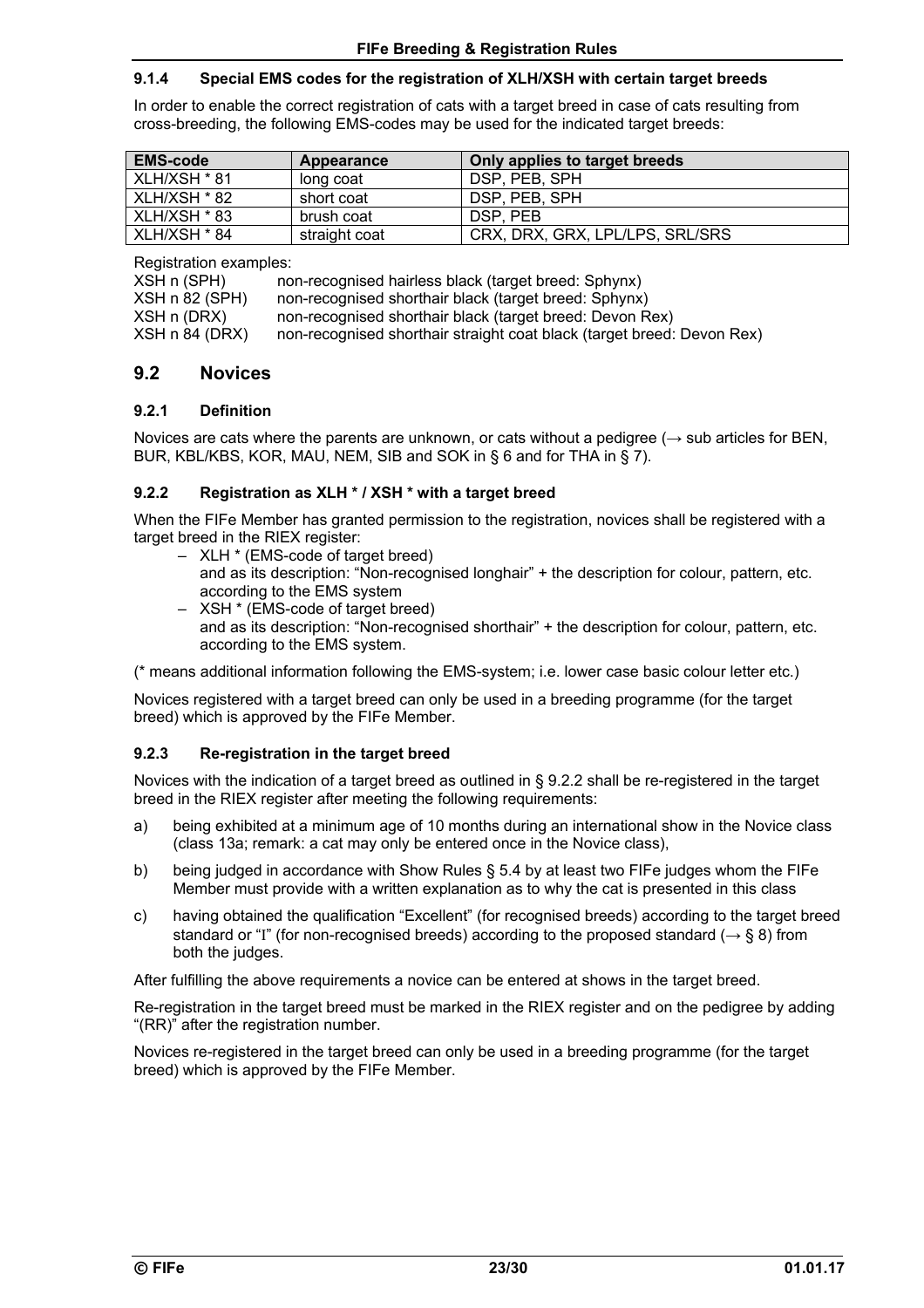# **10 Recognition of new breeds**

### **10.1 Definition of a new breed**

A new breed is a breed not listed by the FIFe as a recognised breed.

### **10.2 Recognition process of new breeds**

The goal of the process to obtain recognition of a new breed is twofold:

- 1. to establish the new breed has a solid base within FIFe
- 2. to get as many judges as possible acquainted with the new breed.

To recognise a new breed the steps as described in the following sub-articles must be executed. Exceptions are listed in Appendix III.

### **10.2.1 Step 1 – Set up a Breed Council for the new breed**

A Breed Council shall be established for the breed. The membership requirements for a Breed Council of a new breed are laid down in § 2 of the Breed Council Rules.

The Breed Council shall consist of at least **3** members from **3** different countries who shall elect a Breed Council secretary. The Breed Council coordinates all administrative work involved in the recognition process and will be supported by the 3 relevant commissions: Breeding & Registration Commission (BRC), Judges & Standards Commission (JSC) and Health & Welfare Commission (HWC). For issues related to the recognition process a direct contact is allowed between the Breed Council secretary and these commissions. All correspondence should always be sent to/by the Breed Council secretary.

### **10.2.2 Step 2 – Preparation of the preliminary recognition of the new breed**

The requirements which have to be fulfilled before preliminary recognition of the new breed can be proposed are:

- 1. at least **3** individual members of at least **3** FIFe Members in different countries must have bred each at least **1** litter of the breed in the previous **2** years
- 2. pedigrees must be presented of at least **3** different cats showing **5** consecutive generations of the breed for recognition prior to the cat or **5** generations of breeding according to the suggested breeding restrictions and registration rules for the breed
- 3. pedigrees must be presented of at least **15** different cats showing **3** different generations of the same breed for recognition prior to the cat or **3** generations of breeding according to the suggested breeding restrictions and registration rules for the breed
- 4. all these cats must be owned or bred by a FIFe Member's individual member
- 5. all these cats must have been correctly registered according to FIFe rules in the Pedigree Books of at least **3** different FIFe Member countries.

The Breed Council:

- collects and sends the scans of the original pedigrees (cats bred/owned) to the BRC for their check and approval
- sets up specific breeding restrictions and registration rules (if any) for the breed in cooperation with the BRC
- collects information on health issues in the breed, based on the guidelines given by the HWC (for example – but not limited to – litter sizes and number of kittens born) and sends this information to the HWC for their consideration
- sends general information about the breed (origin and history, development, colours, etc.) to the JSC
- sets up the preliminary breed standard in cooperation with the JSC (format, wording, consistency with other breed standards).

The JSC sets up the description of the varieties which are not yet recognised in any other breed and/or not described in the General Part of the Standards.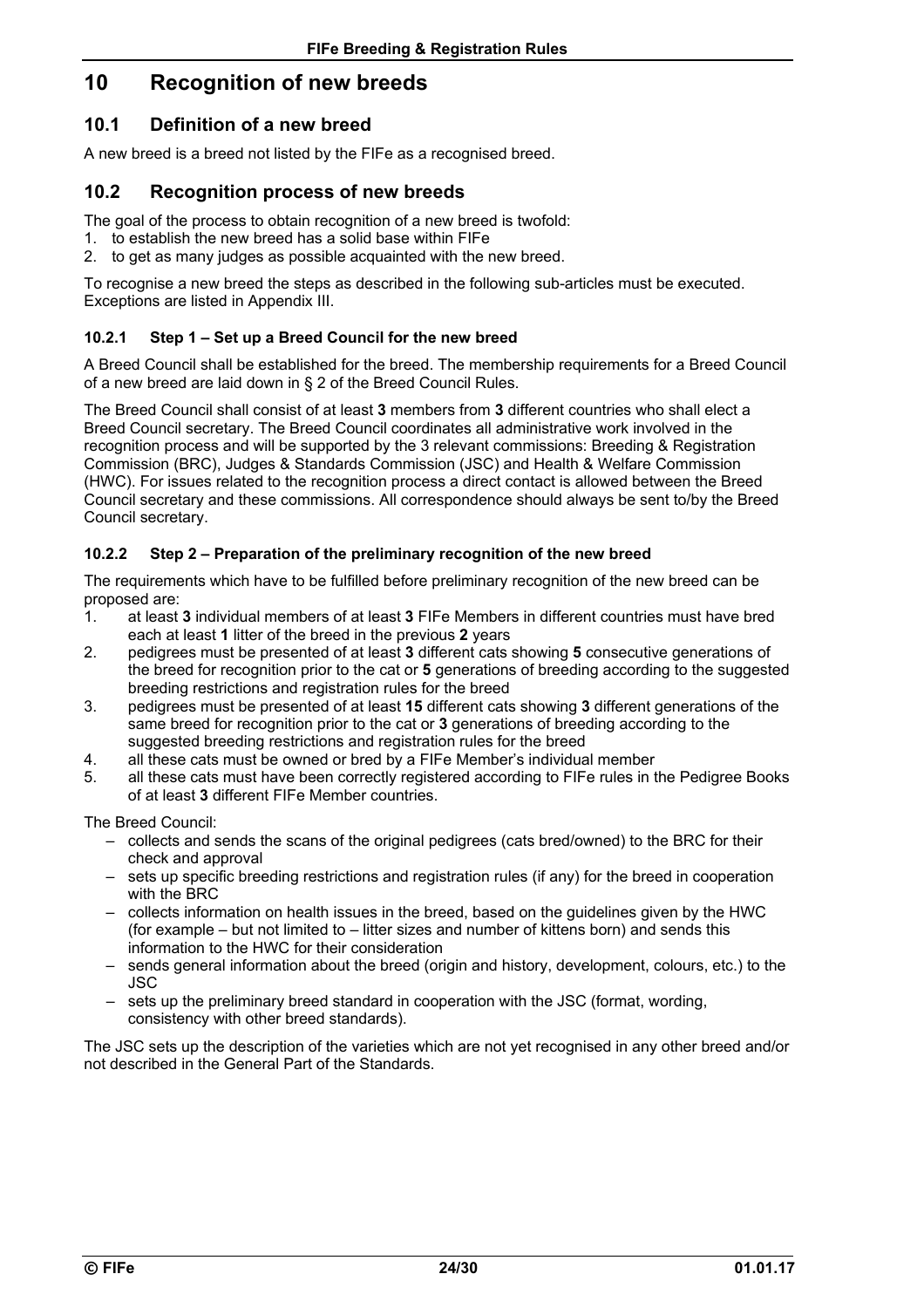### **10.2.3 Step 3 – Propose the preliminary recognition of the new breed**

After the confirmation from the 3 commissions has been received that all the necessary tasks and requirements in the previous step have been fulfilled, a joint proposal for preliminary recognition of the breed will be forwarded by the commissions to the next General Assembly.

The necessary information and documentation must be sent on a regular basis to the commissions. All such information and documentation must be received no later than the  $1<sup>st</sup>$  of January in order to forward the proposal to the General Assembly of the same year.

The proposal must be forwarded in all FIFe languages and must at least include:

- $-$  the preliminary breed standard including the scale of points, the table of varieties (EMS codes) and the category to which the breed belongs; all and only varieties (EMS codes) which are genetically possible according to the presented pedigrees can be included in the proposal
- the description of varieties which are not yet recognised in any other breed and/or not described in the General Part to the Standards (if any)
- the specific breeding restrictions and registration rules (if any)
- the report of the JSC (introduction of the breed, history, colours, etc.)
- the report of the BRC (pedigree information on cats bred/owned)
- the report of the HWC (health issues)
- the recommendation from each commission for the preliminary recognition of the breed.

The JSC is to give a short presentation of the breed (preferably with cats present) at the General Assembly.

#### **10.2.4 Step 4 – The preliminary recognition phase of the new breed**

After the proposal in the previous step has been accepted by the General Assembly, the preliminary recognition phase of the new breed starts on the 1st January of the next year.

During this phase cats of the preliminary recognised breed must be exhibited at FIFe shows in accordance with § 5.5.4 of the Show Rules and they will receive judges' reports.

The requirements which have to be fulfilled before full recognition of the preliminary recognised breed can be proposed are:

- 1. at least **1** year must have passed since preliminary recognition was obtained for the breed
- 2. at least **5** individual members of at least **3** FIFe Members in different countries must be actively breeding the breed during the preliminary recognition phase, i.e. at least a total of **15** different litters
- 3. at least **40** different cats of the breed must each have been exhibited in show classes 7 12 in at least **3** different shows during the preliminary recognition phase; at least 15 of these cats must have the title PIC/PIP registered
- 4. all these cats must have been entered for shows in accordance with their registered pedigree details
- 5. each cat must have been judged by at least **3** different judges (countersigning is possible)
- 6. all these cats must have received the qualification **"Excellent"** from the judges
- 7. the shows must have been organised in at least **3** different countries
- 8. all these cats must be owned or bred by a FIFe Member's individual member
- 9. all these cats must have been correctly registered according to FIFe rules in the Pedigree Books of at least **3** different FIFe Member countries.

The Breed Council:

- collects and sends scans of the original pedigrees (cats bred and cats shown) to the BRC for their check and approval
- sets up specific breeding restrictions and registration rules (if any) for the breed in cooperation with the BRC
- collects information on health issues in the breed based on the guidelines given by the HWC (for example – but not limited to – litter sizes and number of kittens born) and sends this information to the HWC for their consideration
- collects scans of the original judge's reports and if applicable the accompanying diploma (stating the name and other data of the cat), to be sent to the Breed Council by the cat's owner
- sends the scans of the judge's reports + diploma's to the JSC
- sets up the final breed standard in all FIFe languages in cooperation with the JSC (format, wording, consistency with other breed standards).

If after **5** years a preliminary recognised breed has not obtained full recognition, it will automatically return to the status "non-recognised breed".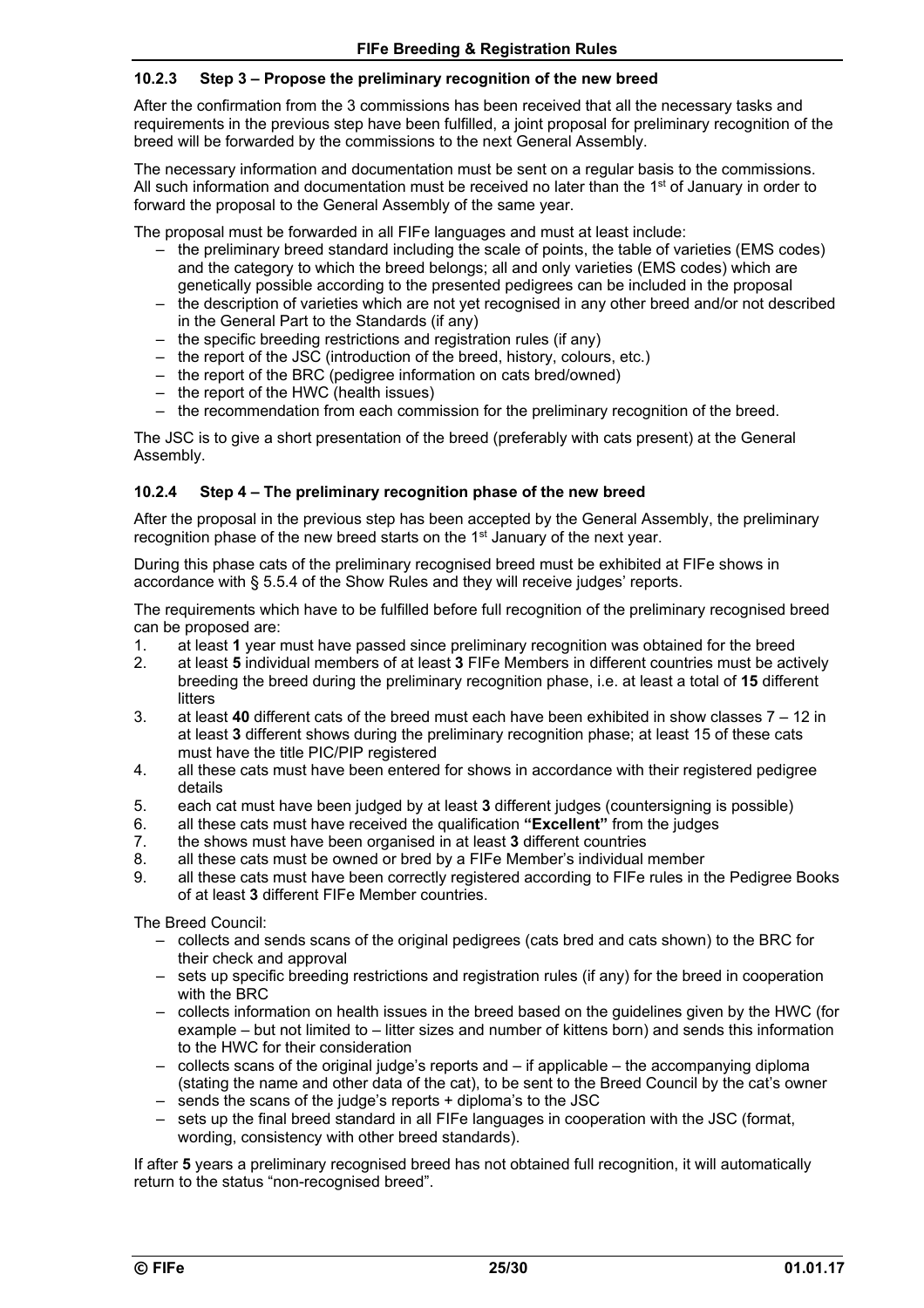### **10.2.5 Step 5 – Propose the full recognition of the new breed**

After the confirmation from the 3 commissions has been received that all the necessary tasks and requirements in the previous step have been fulfilled, a joint proposal for full recognition of the breed will be forwarded by the 3 commissions to the next General Assembly.

The necessary information and documentation must be sent on a regular basis to the commissions. All such information and documentation must be received no later than the 1<sup>st</sup> of January in order to forward the proposal to the General Assembly of the same year.

The proposal must be forwarded in all FIFe languages and must at least include:

- the final breed standard, including the scale of points, the table of varieties (EMS codes), the category to which the breed belongs and the groups (if any) in which the varieties of the breed will be judged at shows; all and only varieties (EMS codes) which are genetically possible according to the presented pedigrees can be included in the proposal
- the description of varieties which are not yet recognised in any other breed and/or not described in the General Part to the Standards (if any); this is the task and responsibility of the JSC
- the final breeding restrictions and registration rules (if any)
- the report of the BRC (pedigree information on cats bred/shown)
- the report of the JSC (information on cats shown / evaluation of issued judges reports and results)
- the report of the HWC (health issues)
- the recommendation from each commission for the full recognition of the breed.

The JSC is to organise a lecture on the breed on the judges' seminar following the General Assembly, with cats of the breed present.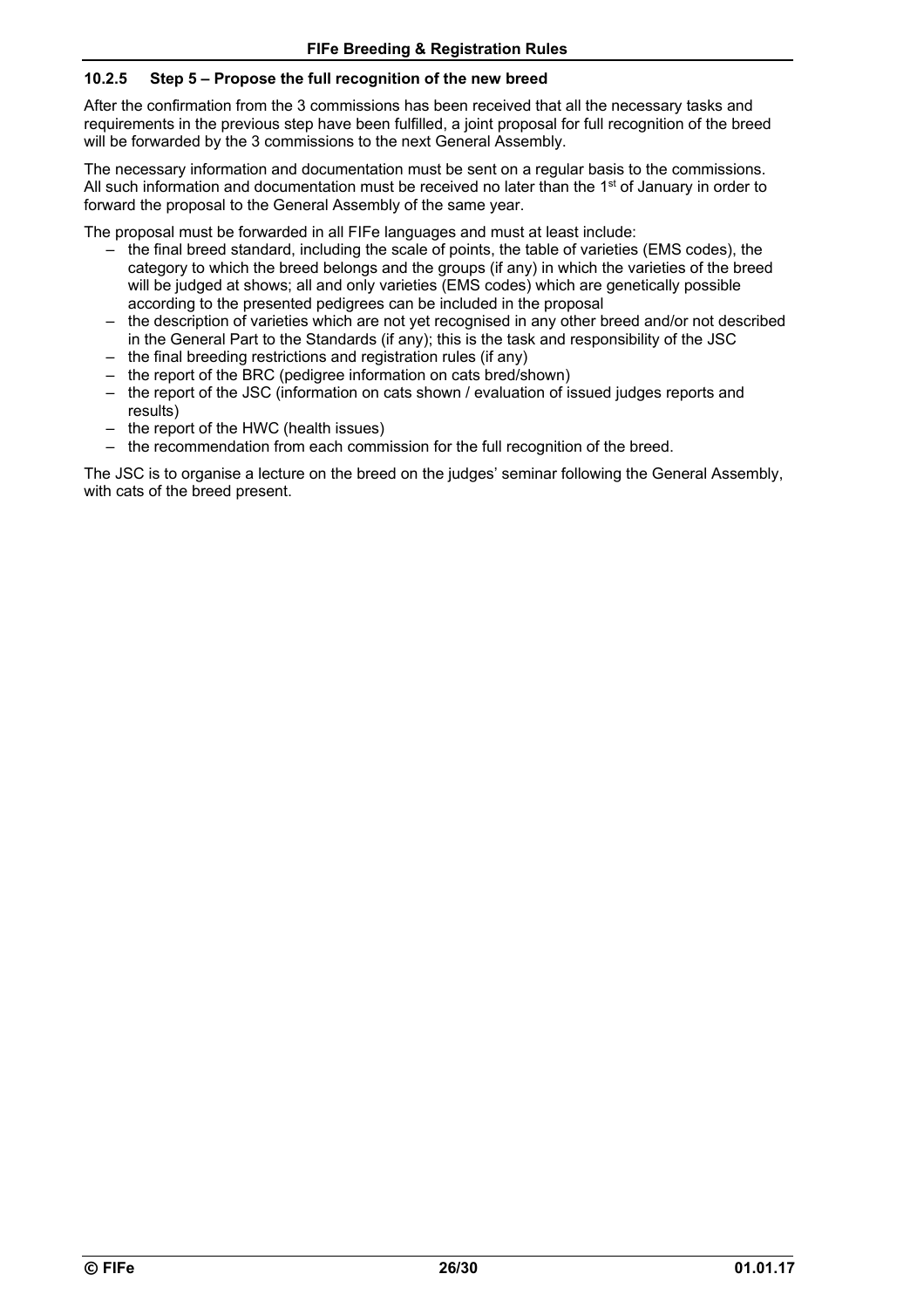# **11 Recognition of new varieties**

### **11.1 Definition of a new variety**

Variety is used as a concept covering a cat's coat colour or any other trait. A new variety is an EMS code not earlier recognised in a specific breed.

### **11.2 Recognition process of new varieties**

The goal of the process to obtain recognition of a new variety is twofold:

- 1. to establish the new variety has a solid base within FIFe
- 2. to get as many judges as possible acquainted with the new variety.

To recognise a new variety the steps as described in the following sub-articles must be executed.

### **11.2.1 Step 1 – Set up a Breed Council for the breed to which the new variety belongs**

Breeders within FIFe seeking the recognition of a new variety in a specific breed may send an application to the secretary of the Breed Council for the breed, indicating the relevant EMS codes.

The Breed Council is responsible to coordinate the work involved in the recognition process and its administration and will be supported by the 3 relevant commissions: Breeding & Registration Commission (BRC), Judges & Standards Commission (JSC) and Health & Welfare Commission (HWC).

For issues related to the recognition process a direct contact is allowed between the Breed Council secretary and these commissions. All correspondence should always be sent to/by the Breed Council secretary.

If no Breed Council exists a Breed Council shall be established for the breed.

#### **11.2.2 Step 2 – Prepare the preliminary recognition of the new variety**

The Breed Council collects the scans of the original pedigrees of the cats belonging to the new variety:

- at least **10** different cats, showing at least **3** generations of the same breed or sister breed prior to the cat
- the cats must be registered in a FIFe organisation and owned by a FIFe Member's individual member
- the cats must have been correctly registered according to FIFe rules in a FIFe Member's Pedigree Book in at least **3** different countries.

#### **11.2.3 Step 3 – Propose the preliminary recognition of the new variety**

The Breed Council:

- sends the application for recognition to the 3 relevant commissions
- sends the pedigree scans to the BRC for their check and approval
- sets up the changes in the breed standard (if any) and in the table of varieties (EMS codes) in all FIFe languages in cooperation with the JSC
- sets up specific breeding restrictions and registration rules (if any) for the variety in all FIFe languages in cooperation with the BRC
- collects and sends information on health issues of the variety based on the guidelines given by the HWC for consideration of this commission.

The JSC sets up the description of the variety in all FIFe languages if the variety is not yet recognised in any other breed and/or not described in the General Part of the Standards.

When the tasks and requirements in this step have been fulfilled, the 3 commissions will forward the application to the FIFe Board.

This application must include:

- the changes in the breed standard (if any) and in the table of varieties (EMS codes) in all FIFe languages
- the specific breeding restrictions and registration rules (if any) for the variety in all FIFe languages
- the recommendation from each commission for the preliminary recognition of the new variety.

The FIFe Board will decide on the permission to start the preliminary recognition phase of the new variety.

The date on which permission is given will be considered the approval date.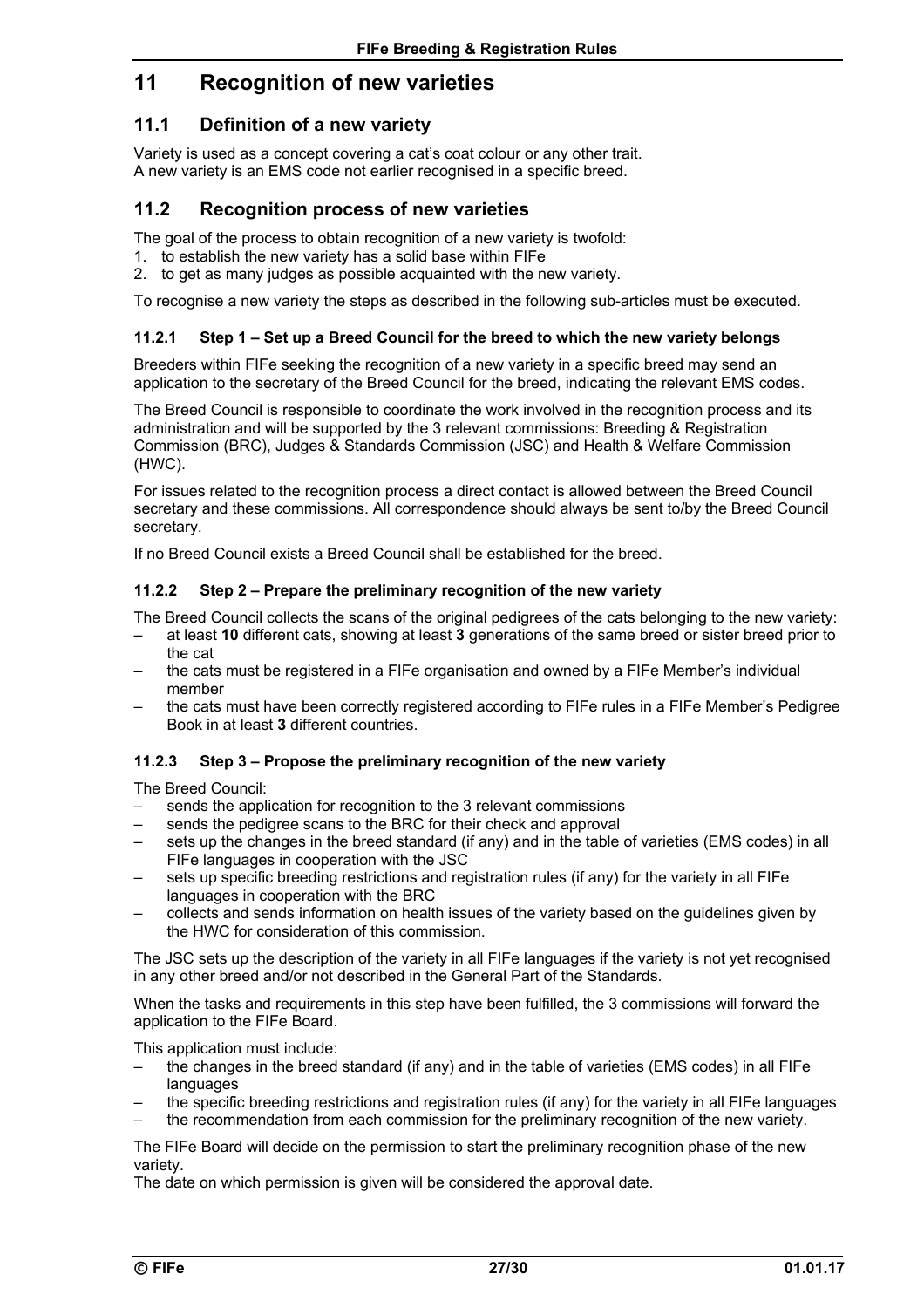### **11.2.4 Step 4 – The preliminary recognition phase of the new variety**

The preliminary recognition phase of the new variety starts on the approval date as indicated in the previous step. During this phase cats of the preliminary recognised variety must be exhibited at FIFe shows in the official show classes  $9 - 12$ . Also class 13c (Determination) and even – if applicable – classes 13a (Novices) or 13b (Control) are open for entry.

Cats of preliminary recognised varieties will be judged at shows as any other non-recognised ("x") variety in the breed and will receive judges' reports ( $\rightarrow$  FIFe Show Rules § 5.5.2).

The requirements which have to be fulfilled before full recognition of the preliminary recognised variety can be proposed are:

- 1. at least **5** individual members of at least **3** FIFe Members in different countries must be actively breeding the variety during the previous **3** years, i.e. at least a total of **10** different litters; each litter must have at least **1** kitten of the variety concerned
- 2. at least **20** different cats of the variety must have been exhibited each in show classes 9 12 in at least **3** different shows after the approval date
- 3. all these cats must be entered for shows in accordance with their registered pedigree details
- 4. each cat must have been judged by at least **3** different judges (countersigning is possible)
- 5. all these cats must have received the qualification **"Excellent"** from the judges
- 6. the shows must have been organised in at least **3** different countries
- 7. all these cats must be owned or bred by a FIFe Member's individual member
- 8. all these cats must have been correctly registered according to FIFe rules in a FIFe Member's Pedigree Book in at least **3** different countries
- 9. the changes in the breed standard (if any) and in the table of varieties (EMS codes) must be available, including the group (if any) in which the new variety will be judged at shows
- 10. the description of the variety if the variety is not yet recognised in any other breed and/or not described in the General Part of the Standards must be available
- 11. the specific breeding restrictions and registrations rules (if any) for the variety must be available.

The Breed Council:

- collects and sends scans of the original pedigrees (cats bred and cats shown) to the BRC for their check and approval
- sets up specific breeding restrictions and registration rules (if any) for the variety in the breed in cooperation with the BRC
- collects information on health issues in the variety of the breed based on the guidelines given by the HWC and sends this information to the HWC for their consideration
- collects scans of the original judge's reports and  $-$  if applicable  $-$  the accompanying diploma (stating the name and other data of the cat), to be sent by the cat's owner
- sends the scans of the judge's reports + diploma's to the JSC
- sets up the changes in the breed standard in cooperation with the JSC.

### **11.2.5 Step 5 – Propose the full recognition of the new variety**

After the confirmation from the 3 commissions has been received that all the necessary tasks and requirements in the previous step have been fulfilled, a proposal for full recognition of the variety will be forwarded by the 3 commissions to the next General Assembly.

The necessary information and documentation must be sent on a regular basis to the commissions. All such information and documentation must be received no later than the 1<sup>st</sup> of January in order to forward the proposal to the General Assembly of the same year.

The proposal must be in all FIFe languages and must at least include:

- the changes in the breed standard and the scale of points (if any), the changes in the table of varieties (EMS codes) and the group (if any) in which the new variety will be judged at shows; all and only varieties (EMS codes) which are genetically possible according to the presented pedigrees can be included in the proposal
- the description of varieties which are not yet recognised in any other breed and/or not described in the General Part to the Standards (if any)
- the breeding restrictions and registration rules of the new variety (if any)
- the report of the BRC (pedigree information on cats bred/shown)
- the report of the JSC (information on cats shown / evaluation of issued judges reports and results)
- the report of the HWC (health issues)
- the recommendation from each commission for the full recognition of the variety.

The Breed Council of the breed concerned must receive all relevant documents in order to give its opinion on the subject of recognition no later than 15th of April of the year in which the proposal for recognition is forwarded to the General Assembly.

The JSC is to organise a lecture on the variety on the judges' seminar following the General Assembly, with cats of the variety being present.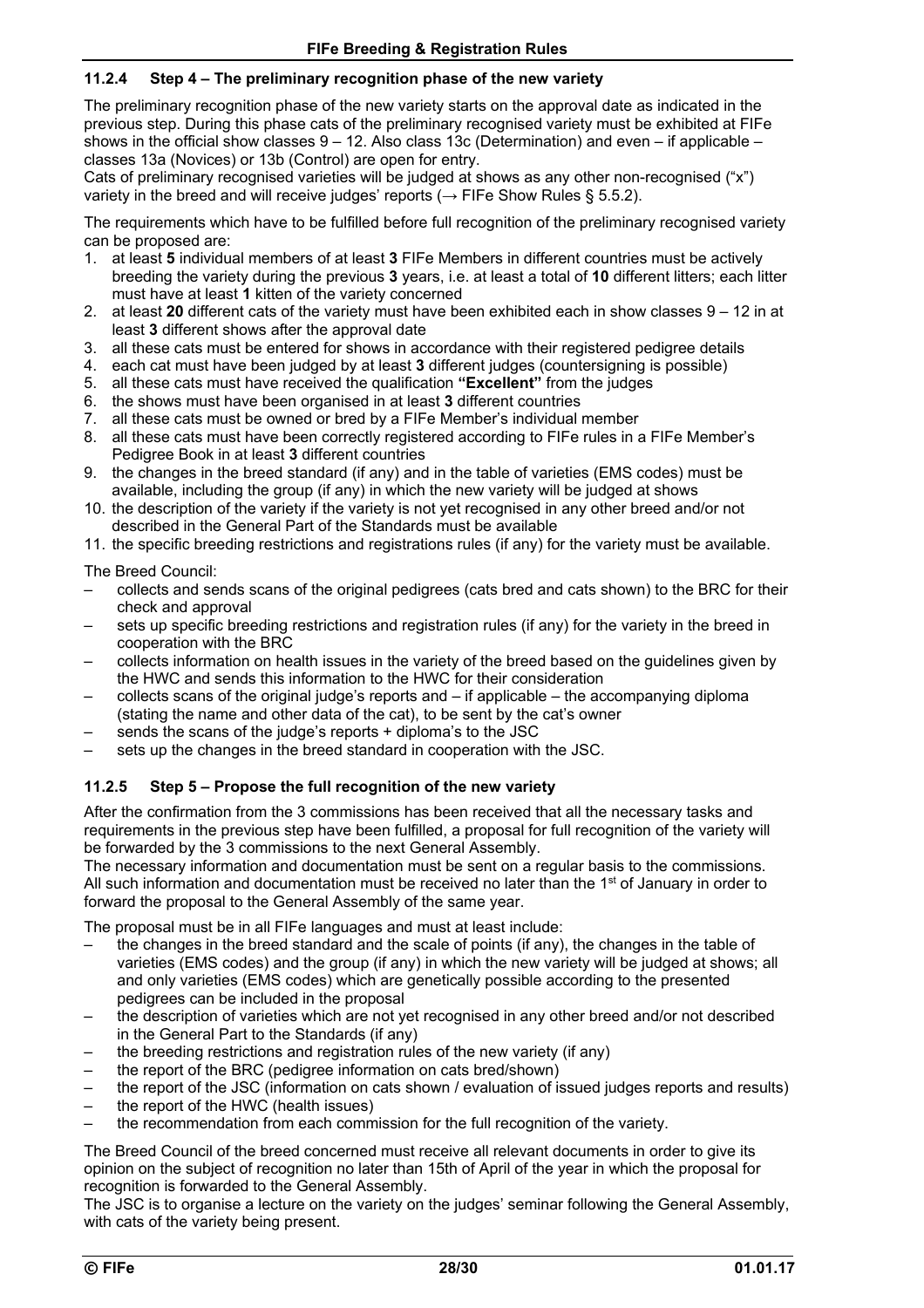# **Appendix I – Genetic tests**

Annex to the **FIFe Breeding & Registration Rules, § 3.5.1 Test programmes,** listing commercially available genetic tests that are obligatory or recommended before breeding. The Health & Welfare Commission has the permission to update the list when new tests are available.

| <b>Test</b>                                          | <b>Breed</b>                                   | <b>Remark</b>                                                                                                                                                                                                         |
|------------------------------------------------------|------------------------------------------------|-----------------------------------------------------------------------------------------------------------------------------------------------------------------------------------------------------------------------|
| Bengal progressive retinal atrophy<br>$(PRA-b)$      | <b>BEN</b>                                     |                                                                                                                                                                                                                       |
| Blood group testing                                  | DNA test not fully<br>validated for all breeds | Serological test:<br>BEN, EUR, RAG, SIB, TUA                                                                                                                                                                          |
| <b>Burmese Head Defect</b><br>(BHD)                  | <b>BUR</b>                                     | BHD may be limited to Burmese in the<br><b>USA</b>                                                                                                                                                                    |
| Congenital Myasthenic Syndrome<br>(COLQ)             | DRX, SPH                                       |                                                                                                                                                                                                                       |
| Gangliosidosis<br>(GM1/GLB1 and GM2/HEXB)            | <b>KOR</b>                                     | Obligatory ( $\rightarrow$ § 6)                                                                                                                                                                                       |
| Gangliosidosis<br>(GM1/GLB1)                         | BAL/SIA, OLH/OSH,<br><b>PEB</b>                |                                                                                                                                                                                                                       |
| Gangliosidosis<br>(GM2/HEXB)                         | <b>BUR</b>                                     | Obligatory ( $\rightarrow$ § 6)                                                                                                                                                                                       |
| Glycogen Storage Disease type IV<br>(GSD IV)         | <b>NFO</b>                                     | Obligatory ( $\rightarrow$ § 6)                                                                                                                                                                                       |
| <b>Hypertrophic Cardiomyopathy</b><br>(MyBPC3/A31P)  | <b>MCO</b>                                     |                                                                                                                                                                                                                       |
| <b>Hypertrophic Cardiomyopathy</b><br>(MyBPC3/R820W) | <b>RAG</b>                                     |                                                                                                                                                                                                                       |
| Hypokalaemia<br>(BHK)                                | BML, BUR, SIN                                  |                                                                                                                                                                                                                       |
| Polycystic Kidney Disease<br>(PKD1/AD-PKD)           | BLH/BSH, EXO/PER,<br><b>SRL/SRS</b>            |                                                                                                                                                                                                                       |
| Pyruvate Kinase Deficiency<br>(PK)                   | ABY/SOM, BEN,<br>LPL/LPS, SIN                  |                                                                                                                                                                                                                       |
| <b>Retinal Degeneration II</b><br>(CEP290/rdAc-PRA)  | ABY/SOM, BAL/SIA,<br>OCI, OLH/OSH, PEB         |                                                                                                                                                                                                                       |
| Spinal Muscular Athrophy<br>(SMA)                    | <b>MCO</b>                                     |                                                                                                                                                                                                                       |
| White and piebald white<br>(KIT)                     | White and white<br>spotted cats                |                                                                                                                                                                                                                       |
| <b>Buccal swabs</b>                                  | All breeds                                     | For each cat the swabs are put in an<br>envelope marked with the cat's name<br>and microchip number. These can<br>easily be stored in a dry place.<br>If needed, the swabs can be used for<br>future genetic testing. |

FIFe Health & Welfare Commission Updated *21.03.2016*